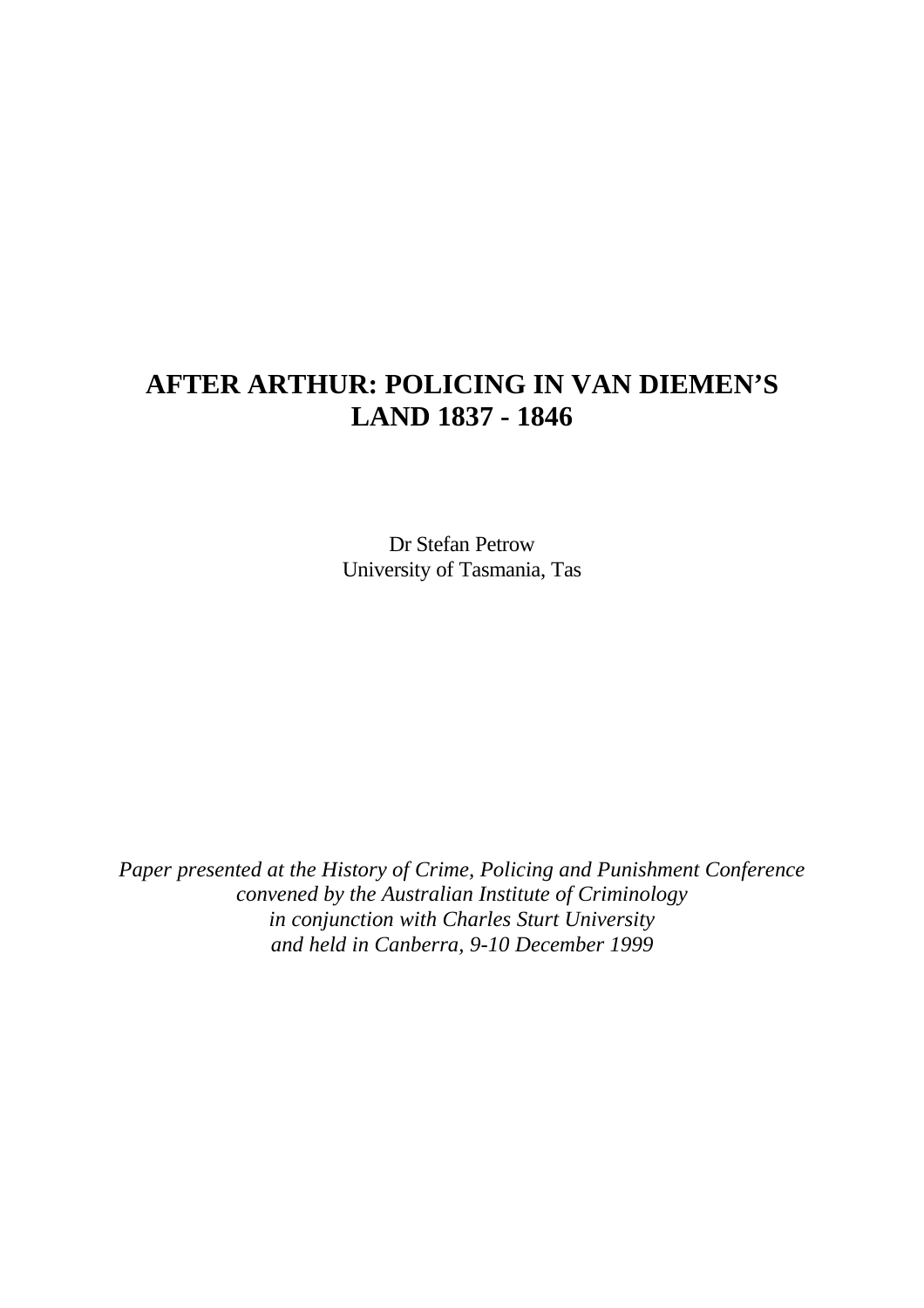#### **Introduction**

l

Between 1824 and 1836 Governor George Arthur was the autocratic ruler of Van Diemen's Land and controlled the colony in large part by a powerful and numerous police force.<sup>1</sup> In 1835 there was 1 policeman to every 88.7 people, making Van Diemen's Land one of the most heavily policed societies in the world. Arthur attributed the island colony's low crime rate and absence of disorder to the efficiency of his police, many of whom were convicts. While many Vandiemonians welcomed this security, many others, especially in the large towns of Hobart Town and Launceston, accused the felon police of abusing their powers, of making arrests on flimsy excuses, and of corruption. They privileged individual liberties over security for life and property.

After Arthur's departure, the economic and social circumstances of Van Diemen's Land changed and this had an impact on policing. Firstly, neither of Arthur's successors, Sir John Franklin and Sir John Eardley Eardley-Wilmot, had Arthur's autocratic personality and what is more important lacked the administrative ability to make the convict system run like clock work.<sup>2</sup> Secondly, from 1 July 1836 the British Government refused to pay for the heavy police costs and required Franklin and Eardley-Wilmot to fund the police and gaols from local funds. This created tension between the two Governors and the Legislative Council and the colonists, and made the funding of the police a controversial issue.

Thirdly, there was a change in the management of convicts. Under the assignment system convicts were usually assigned to work for private employers, who provided shelter, food, clothing, and food according to government regulation.<sup>3</sup> In response to criticisms that the assignment system was too lenient, the British Government introduced the probation system in 1842. This system worked male convicts in probation gangs scattered throughout the penal colony for at least two years. For another two years a convict received a probation pass, allowing him to work for wages while reporting to the police. If well behaved, he became eligible for a ticket-of-leave and later a conditional pardon. At the same time as the management system changed, the British Government flooded the colony with convicts, including those from New South Wales when transportation ended in 1840. The annual population of convicts increased from 17,661 in 1836 to 30,279 in 1846.<sup>4</sup> Especially under Eardley-Wilmot, the probation system seemed to run out of control and convicts were not as disciplined as colonists expected. Bushranging, subdued under Arthur, became a much greater threat. Fourthly, in the 1840s Van Diemen's Land experienced an economic depression and the large numbers of convicts on release and the increasing numbers of free immigrants found work scarce.<sup>5</sup> Large numbers of people, not just convicts, therefore, were in financial need and were forced to steal to survive. Finally, the other major change was the appointment of Francis Burgess as Chief Police Magistrate in September 1843. Burgess had been a successful Chief

<sup>&</sup>lt;sup>1</sup>S. Petrow, 'Policing in a Penal Colony: Governor George Arthur in Van Diemen's Land 1824-1836', Law and History Review.

<sup>&</sup>lt;sup>2</sup>A.G.L. Shaw, 'Three Knights: Sir James Stephen, Sir John Franklin, and Sir John Eardley-Wilmot', Tasmanian Historical Research Association Papers and Proceedings, vol. 36, 1989, pp. 141-53.

<sup>&</sup>lt;sup>3</sup>A.G.L. Shaw, 'Sir John Eardley-Wilmot and the Probation System in Tasmania', Tasmanian Historical Research Association Papers and Proceedings, vol. 11, 1963, pp.5-19; A.G.L. Shaw, Convicts and Colonies: A Study of Penal Transportation from Great Britain and Ireland to Australia and Other Parts of the British Empire, Melbourne: Melbourne University Press, 1978, chapters 11-14.

<sup>&</sup>lt;sup>4</sup>P.R. Eldershaw, Guide to the Public Records of Tasmania, Section Three: Convict Department Record Group, Hobart: State Library of Tasmania, 1966, p. 64.

<sup>5</sup>R.M. Hartwell, The Economic Development of Van Diemen's Land 1820-1850, Melbourne: Melbourne University Press, 1954, ch. 3.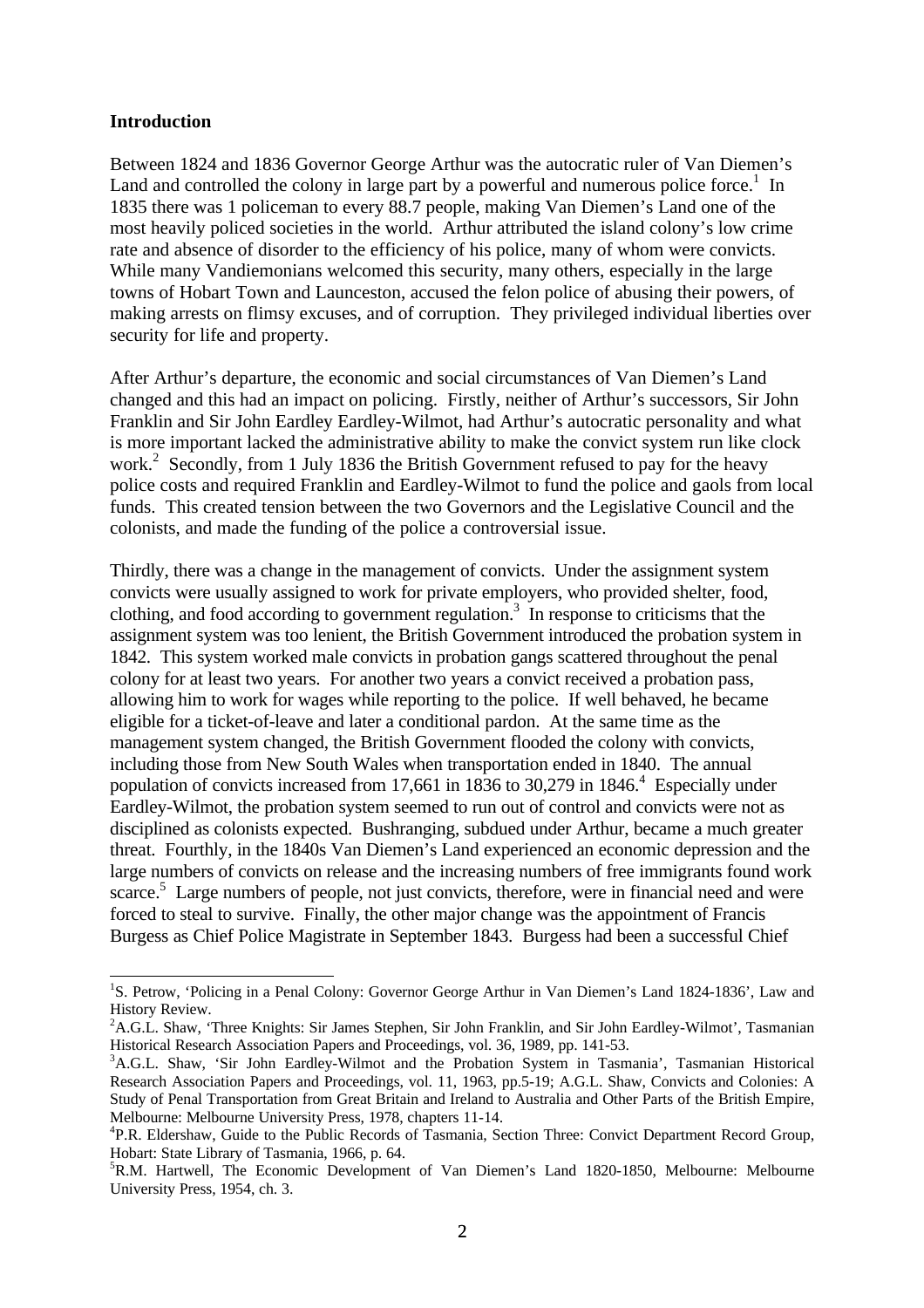Commissioner of Police in Birmingham and imported his ideas on the 'new science' of policing, especially the prevention and detection of crime and the training of police, to Van Diemen's Land.<sup>6</sup> During the 1830s ideas for reforming the police were heatedly debated and Burgess injected new perspectives into a locally devised policing system.<sup>7</sup>

In response to these changes, an anti-transportation movement emerged and railed against convict immorality.<sup>8</sup> Widespread homosexuality, crime, and even cannibalism were attributed to convicts, demonstrating that the probation system did not reform, merely hardened. In reality, these claims were extreme. At double that of England, the crime rate was high, but in a convict colony might well have been much higher. Homosexuality existed and cannibalism might have occurred, but anti-transportationists magnified their allegations for political purposes, as Sturma has shown New South Wales colonists did in 1844.  $\frac{9}{5}$  By building an atmosphere of crisis, the anti-transportationists in Van Diemen's Land extracted major concessions from the British Government. In 1846 transportation was suspended indefinitely and the British paid two thirds of the cost of police and gaols.<sup>10</sup>

Against this background, the changes to Arthur's policing system will be examined. Themes will include the debate over who should pay for the police, the pay and conditions of police, their appointment and dismissal, how police work affected the public perception of the police, and how the police dealt with threats to order, crime, and morals. To charges that the police were too authoritarian were added allegations that the police were too inefficient to deal with threats to person, property, and morals, especially under Eardley-Wilmot.

## **Colonial and Imperial Politics**

When he arrived in the colony, Governor Franklin found the police in a 'very efficient state'.<sup>11</sup> The system was 'excellent' and managed in a 'very able manner' by Chief Police Magistrate Forster. With the spread of population to remote areas, Franklin had to appoint new Assistant Police Magistrates and police, for example at Morven, Avoca, and Spring Bay. The Secretary of State, Lord Glenelg supported increases in the police of Van Diemen's Land to 'the full extent which its resources may permit'.<sup>12</sup> Successive Secretaries of State adopted this policy. The cost of the police for 1838 was estimated at £24,836 2s. 6d.

Many colonists felt unhappy about paying the escalating police costs to control the increasing number of British criminals. Every time the police estimates were debated in the Legislative Council, the unofficial members supported the vote only in the belief that, after paying for emigrants, the revenue from land sales and rents would cover police and gaol expenses.<sup>13</sup> But

<sup>-</sup> ${}^{6}$ M. Weaver, 'The New Science of Policing: Crime and the Birmingham Police Force, 1839-1842', Albion, vol. 26 (2), 1994, pp. 289-308.

<sup>&</sup>lt;sup>7</sup>For the proposals for police reform in England see D. Philips and R.D. Storch, Policing Provincial England, 1829-1856: The Politics of Reform, London: Leicester University Press, 1999.

<sup>8</sup>W.P. Morrell, British Colonial Policy in the Age of Peel and Russell, Oxford, 1930, pp. 387-426; L. Robson, A History of Tasmania: Van Diemen's Land From The Earliest Times to 1855, Volume 1, Melbourne: Oxford University Press, 1983, pp. 491, 497-9.

<sup>9</sup>M. Sturma, Vice in a Vicious Society: Crime and Convicts in Mid-Nineteenth Century New South Wales, St. Lucia: University of Queensland Press, 1983, chapter 3.

<sup>&</sup>lt;sup>10</sup>Shaw, Convicts and Colonies, ch. 15; Morrell, British Colonial Policy, p. 391.

 $11$ AJCP CO 280/79, reel 278, p. 107, D.89, Franklin to Glenelg, 10 August 1837.

<sup>&</sup>lt;sup>12</sup>AJCP CO 280/79, reel 278, p. 107, D.89, Glenelg to Spearman, 28 April 1838.

<sup>&</sup>lt;sup>13</sup>AJCP CO 280/94, reel 476, p. 419, D.45, Franklin to Glenelg, 17 May 1838, Montagu to Gregory and Boyes, 2 May 1838; K. Fitzpatrick, Sir John Franklin in Tasmania, 1837-1843, Melbourne: Melbourne University Press, 1949, pp. 99-100, 215-17.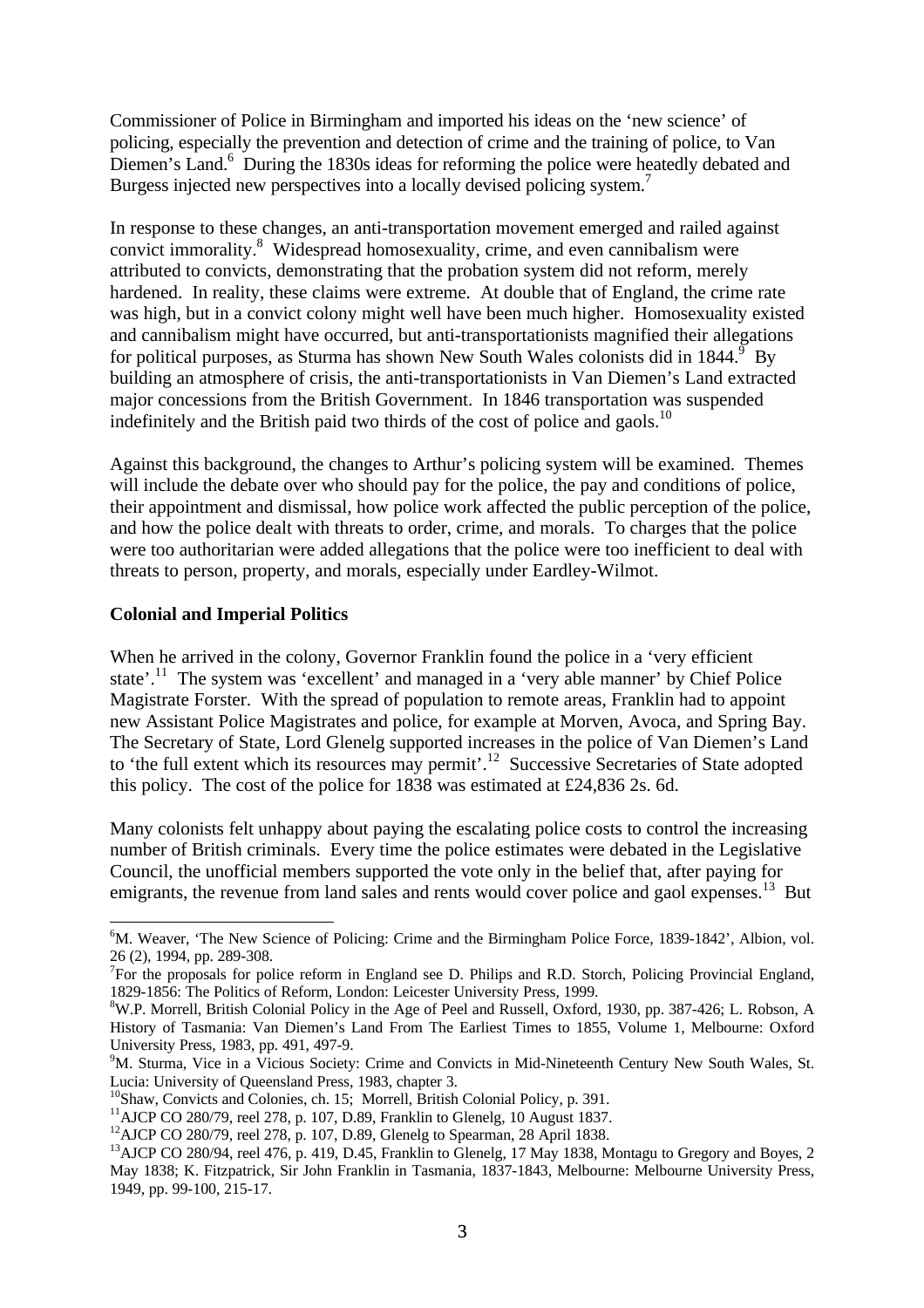in May 1838, Franklin, facing a budget deficit, told the Colonial Office that revenue from land was falling and he did not expect to be able to pay the expenses of emigration, let alone the police. He was compelled to transfer £5000 from the Military Chest to the Colonial Chest to meet the expenses of police and gaols. He hoped not to have to repeat this action, but his problems were many. Colonial prosperity had declined with the fall in the price of wool on the English market, banks limited their discounts, and settlers felt disinclined to speculate in purchasing Crown lands. Even if prosperity did return, sales of Crown land would not produce much revenue because 'most of the valuable tracts of land' had been granted or sold and a recent distribution of 25,000 acres to applicants for secondary grants diminished the amount of land available. The emigration of farmers and stock to Port Phillip further diminished his revenue and deprived the colony of potential land buyers.

Franklin busily collected outstanding proceeds from the sales and rents of Crown land, but suggested two ways of making good his budget deficit.<sup>14</sup> One was for the Commissariat to pay for police and gaols and the expenses of emigration. The other suggestion was to pay for police and gaols out of the land revenue, but to make up any deficiencies from the Commissariat. Franklin conceded that the British Treasury Lords would not consent to pay the total police costs, but if they paid two thirds of the cost, then the Legislative Council would vote for the remaining one third. Indeed, a resolution to this effect in the Legislative Council had only been defeated by Franklin's casting vote. Given the large number of 18,000 British convicts, Franklin judged that the Legislative Council and residents would consider one third as 'a fair and reasonable charge'. He assured Glenelg that he could not consistent with 'the safety of Life and Property' reduce police numbers. On the contrary, police numbers should be increased for the better 'discipline and control of the Convict population and for the prevention of Bushranging'.

Glenelg reprimanded Franklin for defraying the expenses of the police from the Military Chest, which was devoted to convict purposes.<sup>15</sup> Those funds had been part of the Estimates approved by the House of Commons and could not be used for other purposes without parliamentary consent. This response inflamed rather than resolved the issue. In 1839 Franklin's Estimates included police costs of £24,471 2s. 6d. for 1840, but the Legislative Council voted by seven votes to six to pay only  $\pounds8,247$  6s. 10d.<sup>16</sup> In their resolution against the Estimates, the Legislative Councillors stated that they did not think the costs were 'too large' for the needs of the colony or that the police were 'inefficient'. They wanted the British Government to treat them fairly and pay a fair share of policing costs. If Franklin reduced the police numbers to the equivalent of one third their cost, the convicts could not be controlled and Van Diemen's Land would be ruined and the Legislative Council knew it. Franklin left it to the experience of Legislative Councillors 'to decide upon the Force requisite to preserve that security of life and property which, so happily for us all, exists throughout society'.<sup>17</sup> This ploy worked and the non-official members of the Legislative Council passed the full police estimates.<sup>18</sup> But Franklin desperately wanted to stop the annual 'struggle' between his government and the Legislative Council by 'appropriating a fixed amount of the Land Fund in and of the Local Revenue yearly', allocating the rest to immigration. The Colonial Office praised his handling of the Legislative Councillors and sanctioned the use of

l

<sup>&</sup>lt;sup>14</sup>AJCP CO 280/94, reel 476, p. 419, D.45, Franklin to Glenelg, 17 May 1838; AOT GO1/32, p. 158, D.383, Stephen to Spearman, 26 April 1838; Launceston Advertiser, 19 July 1838.

<sup>&</sup>lt;sup>15</sup>AOT GO1/32, p.158, D.383, Glenelg to Franklin, 9 November 1838.

<sup>&</sup>lt;sup>16</sup>AJCP CO 280/109, reel 485, p.90, D.102, Franklin to Glenelg, 10 July 1839, minute by Franklin, 8 June 1839. <sup>17</sup>Hobart Town Gazette, 21 August 1840. p.789.

<sup>&</sup>lt;sup>18</sup>AJCP CO 280/121, reel 493, p.152, D.130, Franklin to Russell, 15 October 1840, minute by Franklin, 17 August 1840.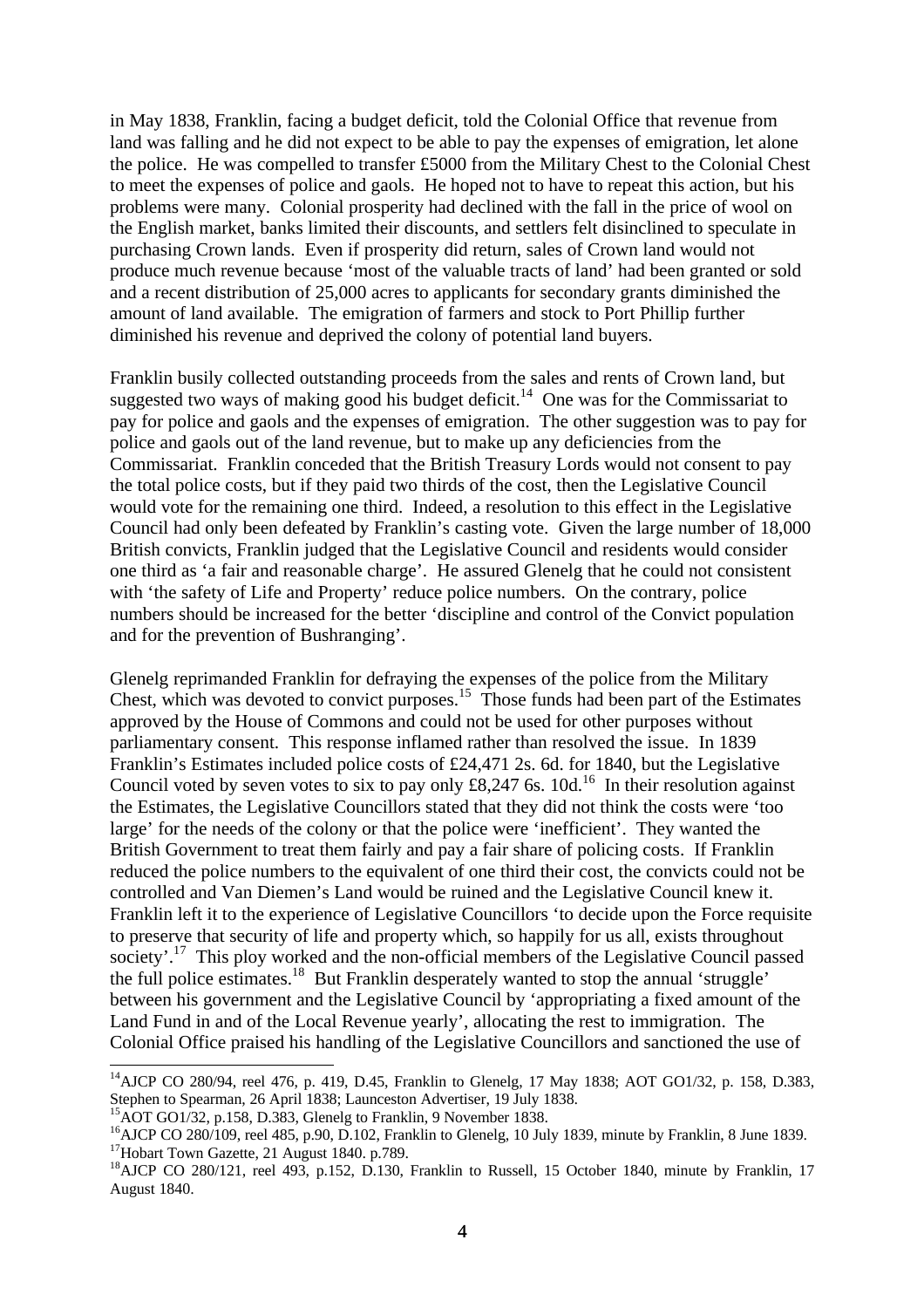25 per cent of the Land revenue for the police in 1841, but thought the financial his financial resources adequate to pay for the police and, at it had in New South Wales, urged Franklin to impose a local assessment to fund the police in the expanding rural districts.<sup>19</sup>

Relations between Van Diemen's Land and the Colonial Office cooled during Lord Stanley's tenure as Secretary of State. Stanley ruled the colonies with 'a rod of iron'.<sup>20</sup> In 1843 Franklin was reprimanded after establishing a Water Police to stop convicts escaping and to detect smugglers, who deprived the colony of revenue.<sup>21</sup> As the Water Police were employed on imperial work, Franklin charged only a part of their expenses to colonial funds. Stanley took a dim view of this decision. He laid down that imperial funds should not be used for colonial purposes based on the argument that the arrangement would improve security and prevent convict irregularities.<sup>22</sup> As the British Government funded the heavy expenses of the Marine and Port Departments, Stanley instructed the Commissariat to cease payments for the Water Police and to reclaim any payments already made. Stanley wanted 'the most rigid economy' exercised in the public service. $^{23}$ 

Events such as a declining land revenue, a great increase in convicts, and a wider use of probation gangs placed great pressure on police resources. Franklin felt compelled to point out to Stanley that the argument that the British Government should pay all police expenses was never stronger.<sup>24</sup> Franklin, no doubt angered at rumours of his recall, argued that the interests of Van Diemen's Land had been made 'sufficiently subservient to those of Great Britain by the mere fact of its having been rendered the almost sole Depository of British Felons'. He expected a budget deficit of £17,907 in 1843 or worse if the Land Fund did not meet moderate expectations. He had investigated ways of economising, but almost every public department was 'much more extensive than it would be were this not a Penal Colony'.

After Franklin's departure, the new Governor, John Eardley-Wilmot, felt the sting of Stanley's acidic reply. Stanley directed that 'you must dismiss from your mind all expectations' that the British Government would resume payment of the police.<sup>25</sup> Given the abundant convict labour allowed for colonial purposes, his government did not think it 'unfair' to expect the colonists to pay for their police. Moreover, the convict service incurred a heavy expense and Stanley did not intend to increase those expenses to wipe out the colonial debt. He hoped that 'a searching revision of the public expenditure' would reveal ways to economise. If money could not be found to fund the colonial public service, then it would be Eardley-Wilmot's 'duty to discontinue their employment instead of looking to this Country for assistance'.

During Eardley-Wilmot's tenure as governor, the colony experienced a depression and he tried to reduce the expense of the public service without seriously affecting the police.<sup>26</sup> He courted Stanley's anger by intimating that the colony would require some help with police costs in future to deal with the large influx of convicts from Britain, New South Wales, and other British colonies. Police numbers would increase as prisoners graduated from

 $^{19}$ AOT GO 1/39, p.523, D.142, Russell to Franklin, 25 September 1840; AJCP CO 280/121, reel 493, p.152, D.130, CO to Trevelyan, 25 June 1841; AOT GO1/43, p.603, D.302, Russell to Franklin, 31 August 1841. <sup>20</sup>Cornwall Chronicle, 8 March 1845.

<sup>&</sup>lt;sup>21</sup>AJCP CO 280/153, reel 517, p.114, D.12, Franklin to Stanley, 12 January 1843.

 $^{22}$ AJCP CO 280/153, reel 517, p.114, D.12, Stanley to Eardley-Wilmot, 10 September 1843.

 $^{23}$ AOT GO1/51, p.529, D.95, Stanley to Eardley-Wilmot, 22 September 1843.

 $^{24}$ AJCP CO 280/153, reel 518, p.411, D.30, Franklin to Stanley, 24 February 1843.

 $^{25}$ AOT GO1/51, p.529, D.95, Stanley to Eardley-Wilmot, 22 September 1843.

<sup>&</sup>lt;sup>26</sup>AJCP CO 280/167, reel 525, p.403, D.41, Eardley-Wilmot to Stanley, 9 February 1844; AJCP CO 280/179, reel 532, p.262, D.291.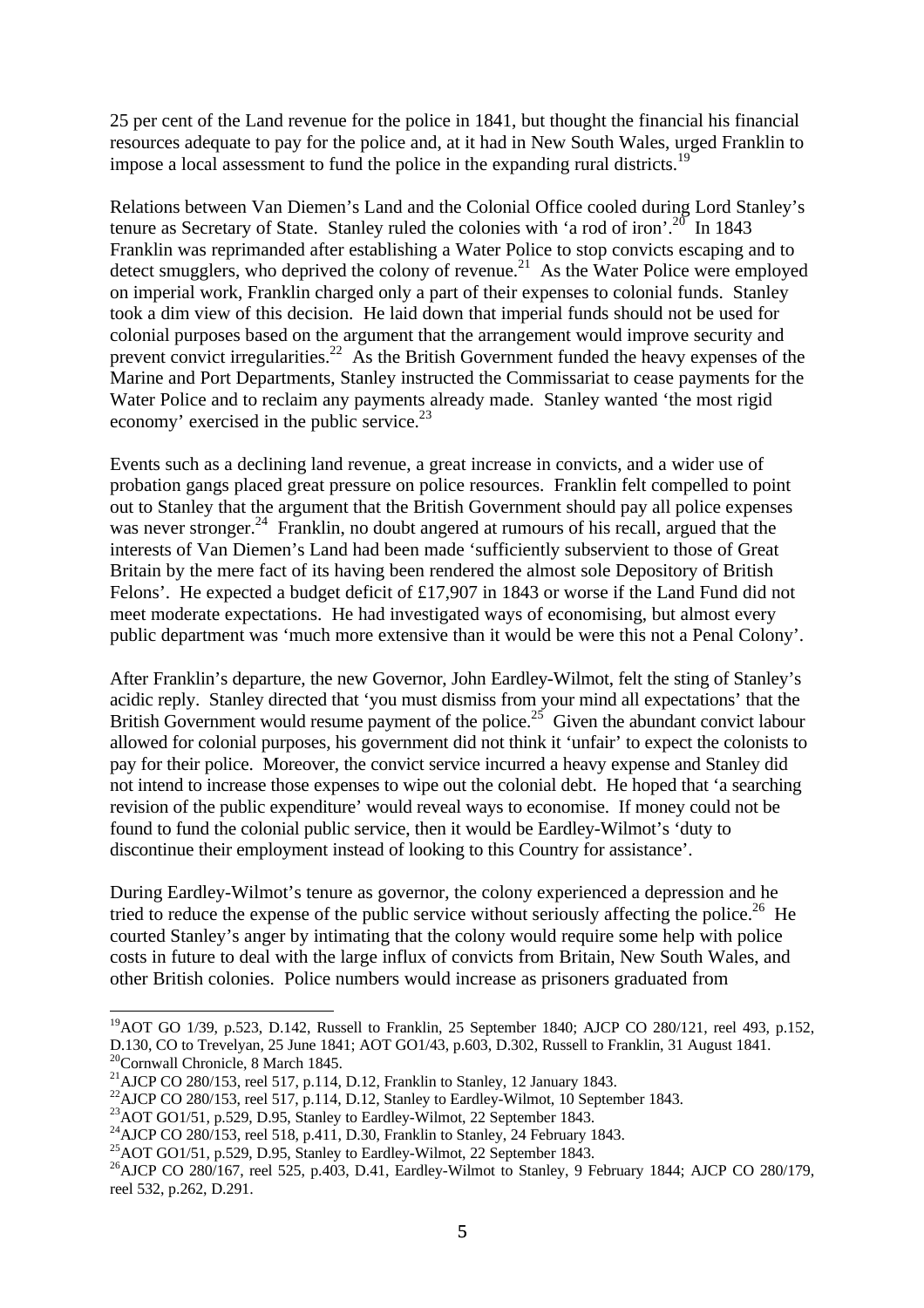punishment gangs to become probationers, ticket of leave men, and conditional pardon men. This freedom would provide greater opportunities 'to indulge in vice and to commit crime, with little or no means of Employment<sup>7.27</sup> While under punishment, they were a charge of the British government, but when free on licence they became an expense of the colony, increasing the cost of the police and courts. These developments bespoke a need to increase not decrease police numbers and improve the means of 'surveillance and control'.<sup>28</sup> Police expenditure had to be further increased to meet the growth of bushranging.<sup>29</sup>

Vandiemonians became increasingly estranged by Stanley's refusal to help. The Legislative Council rejected the imposition of new taxes in the Highway and Lighting and Drainage Bills until the British Government paid for the police.<sup>30</sup> A placard supporting the rejection exhibited 'an inflammatory tendency, if not directly leading to riot and violence', Eardley-Wilmot informed his imperial masters. Stanley showed no sympathy. He merely expressed dissatisfaction with the growing budget deficit and warned against future excess.<sup>31</sup> Opposition grew. The first public petition pleading for justice from the Colonial Office was sent to England in late 1845.<sup>32</sup> On 1 November 1845 six non-official members of the Legislative Council, who became known as the Patriotic Six - Swanston, Dry, Kermode, Gregson, Kerr, and Fenton - resigned their seats rather than vote for the police estimates.<sup>33</sup> Eardley-Wilmot regarded this as an 'improper and unconstitutional' act, which disrupted all public business. The disaffected members should have prepared their own Estimates and he would have sent them with his for decision by the Colonial Office.

In any case, Eardley-Wilmot's representations were not without effect. On 18 July Lord Stanley, speaking during the second reading of the Waste Lands Amendment Bill, admitted that Britain had financially mistreated Van Diemen's Land by forcing it to bear a large sum for police and gaols.<sup>34</sup> The Bill transferred to the English Government the meagre proceeds of land sales and relieved Van Diemen's Land of police and gaol costs. Not long afterwards, Stanley was out of office and the new Secretary of State William Gladstone provided further details. After Gladstone's full discussions with the Treasury, the British Government agreed to pay two thirds of the current police costs of £32,923 5s. 2d. or £24,000 per annum: in return, his government would assume control of the Land Fund and expected closer fiscal control.<sup>35</sup> Gladstone hoped this decision would be seen by the non-official members of the Legislative Council in 'a Spirit of Liberal Justice' towards Van Diemen's Land and would end 'a controversy which could not be continued without serious injury to the interests of the Colony'. Eardley-Wilmot's critics did not allow him to claim the kudos for Gladstone's concession. The Hobart Town Advertiser saw it as 'the first instalment of our rights', which owed little to the Governor's efforts.<sup>36</sup> The Courier thought the petition from the people of Van Diemen's Land was the crucial factor because it 'roused equity from its slumber'.<sup>37</sup>

l

<sup>&</sup>lt;sup>27</sup>AJCP CO 280/179, reel 532, p.262, D.291.

<sup>&</sup>lt;sup>28</sup>AJCP CO 280/171, reel 528, p.135, D.184, Eardley-Wilmot to Stanley, 26 August 1844.

<sup>&</sup>lt;sup>29</sup>AJCP CO 280/184, reel 536, p.514, D.149, Eardley-Wilmot to Stanley, 25 September 1845.

<sup>30</sup>AJCP CO 280/184, reel 536, D.125, Eardley-Wilmot to Stanley, 26 August 1845.

<sup>31</sup>AJCP CO 280/184, reel 536, D.125, Colonial Office to Eardley-Wilmot, 20 April 1846.

<sup>32</sup>Hobart Town Advertiser, 1 August 1845.

<sup>&</sup>lt;sup>33</sup>AJCP CO 280/185, reel 537, p.167, D.170, Eardley-Wilmot to Stanley, 5 November 1845.

<sup>34</sup>Colonial Times, 11 November 1845.

<sup>35</sup>AOT GO1/61, p.211, D.67, Gladstone to Eardley-Wilmot, 14 March 1846; AOT GO 33/55, p.1332, D.124, Eardley-Wilmot to Gladstone, 24 August 1846.

<sup>&</sup>lt;sup>36</sup>Hobart Town Advertiser, 7 August 1846.

<sup>&</sup>lt;sup>37</sup>Hobart Town Courier, 12 August 1846.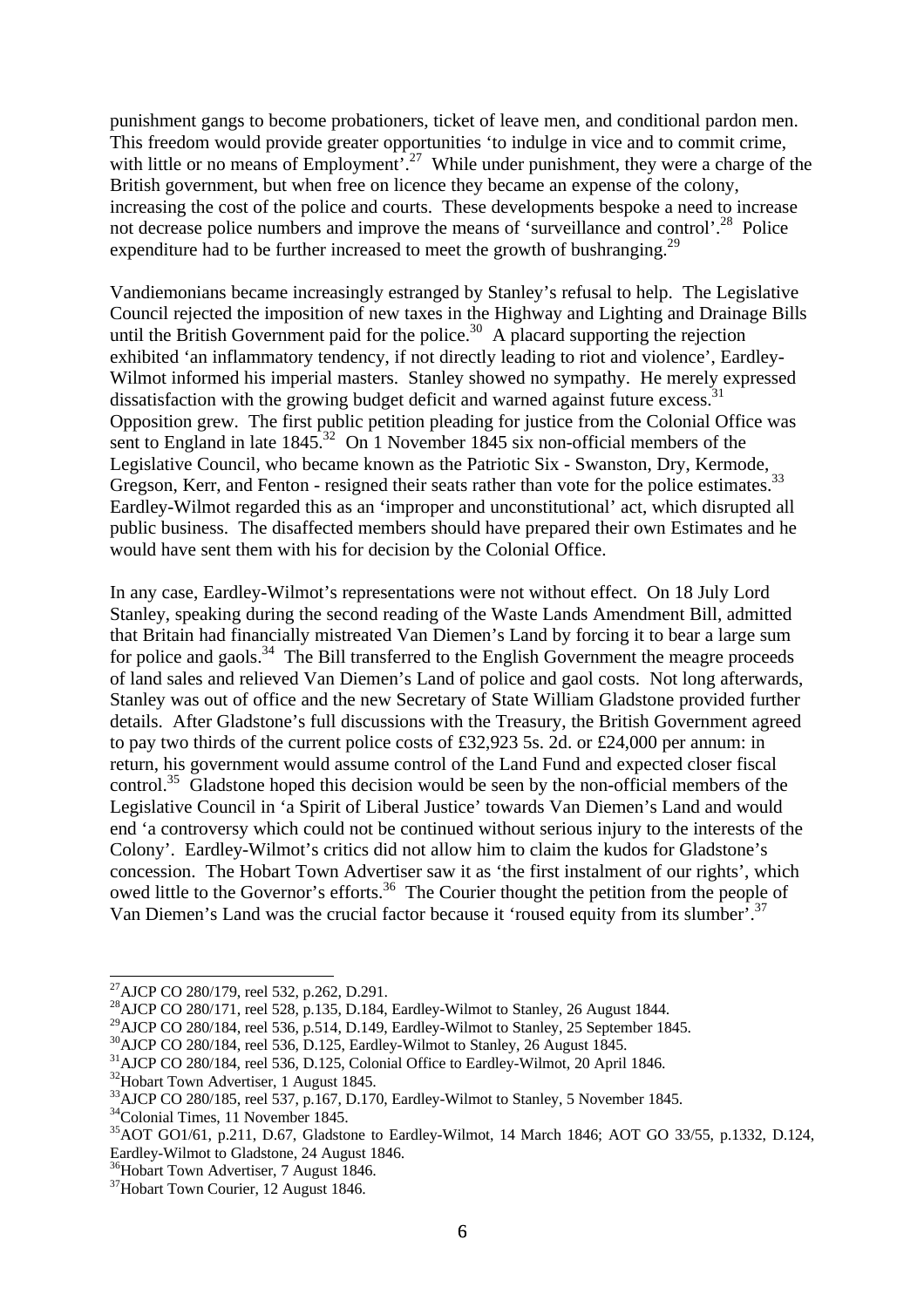Although the cost was high, Franklin and Eardley-Wilmot made the most of police time by using them in various ways. The core police duties were to preserve the public peace, to prevent and detect crime, and to enforce convict discipline.<sup>38</sup> But their use for other duties saved the government much money. The police mustered passholders once each month and ticket of leave men three times a year, sending a report to the Comptroller General after each muster. Ticket of leave holders had to register their address with the police. The police escorted convicts to and from their road gangs. Thus 'keeping the necessary check' on convicts occupied much time. The police protected Crown interests in various ways. They reported trespasses on Crown land and seized any timber cut by unlicensed people. The police enforced the prohibition on distillation and prosecuted offenders, as well as issued permits for the sale of wines and spirits. They prepared jury lists, took census returns, and obtained information on the amount of land under cultivation, the amount of crops produced, the number of factories, mines and mills in operation, and the average rate of wages paid by employers. In addition to these administrative duties, the police investigated the character of individuals applying for convict servants and for pauper relief or entry into the hospital.

#### **Police Numbers and Organisation**

From the late 1830s, Chief Police Magistrate Forster received numerous and urgent representations from all parts of the colony to increase police numbers.<sup>39</sup> He believed that the 'proper discipline' of convicts could not occur if settlers lived too far from police protection and supported the formation of new police stations. He maintained that the colony could never 'prosper' without security for life and property, which was more than self-justificatory rhetoric. Franklin concurred on the need 'to maintain discipline and good order', responding especially to calls for police protection of economic interests.<sup>40</sup> He sanctioned police stations at Evandale and Great Swan Port to stop cattle and sheep stealing.<sup>41</sup> When businessmen engaged in Bay Whale Fishing at Recherche Bay had difficulties in controlling the behaviour of their employees and offered to pay the salary of a Police Magistrate, Franklin agreed to pay the salaries of constables and thus support this valuable industry.<sup>42</sup> As George Town developed as a major trading port, especially for stock, to the Australian mainland and became a growing town, Franklin improved police protection there.<sup>43</sup> By 1844 there were seventeen police districts under the control of Police Magistrates or Assistant Police Magistrates.<sup>44</sup>

Some police were detailed on special duty. The Mounted Police appointed by Arthur were increased to thirty-one and were used to carry information between police districts and to escort prisoners where violence was anticipated.<sup>45</sup> But Forster had no direct control over the Mounted Police, who were soldiers under the orders of the colony's military commander.<sup>46</sup> Forster wanted to appoint constables to the Mounted Police, who would be under his direct control and supervision, arguing that their duties would be 'more efficiently and promptly executed', their time would be spent solely on police matters, and their costs would be

<sup>-</sup><sup>38</sup>AOT POL 319/6, Burgess to Finance Committee, 23 December 1844.

<sup>39</sup>AOT POL 318/5, Forster to Colonial Secretary, 20 April 1837.

<sup>40</sup>AJCP CO 280/81, reel 280, p.435, D.135, Franklin to Glenelg, 21 December 1837.

<sup>41</sup>AOT POL 318/5, Forster to Colonial Secretary, 20 April 1837; AJCP CO 280/81, reel 280, p.435, D.135, Franklin to Glenelg, 21 December 1837.

<sup>42</sup>AOT GO 33/29, p.263, D.72, Franklin to Glenelg, 16 July 1838.

<sup>43</sup>AJCP CO 280/104, reel 482, p.178, D.2, Franklin to Glenelg, 12 January 1839; Launceston Advertiser, 28 June 1838.

<sup>44</sup>AOT POL 319/6, Burgess to the Finance Committee, 23 December 1844.

<sup>45</sup>AOT POL 318/4, Forster to Colonial Secretary, 19 January 1837.

<sup>46</sup>AOT POL 318/5, Forster to Colonial Secretary, 22 June 1837.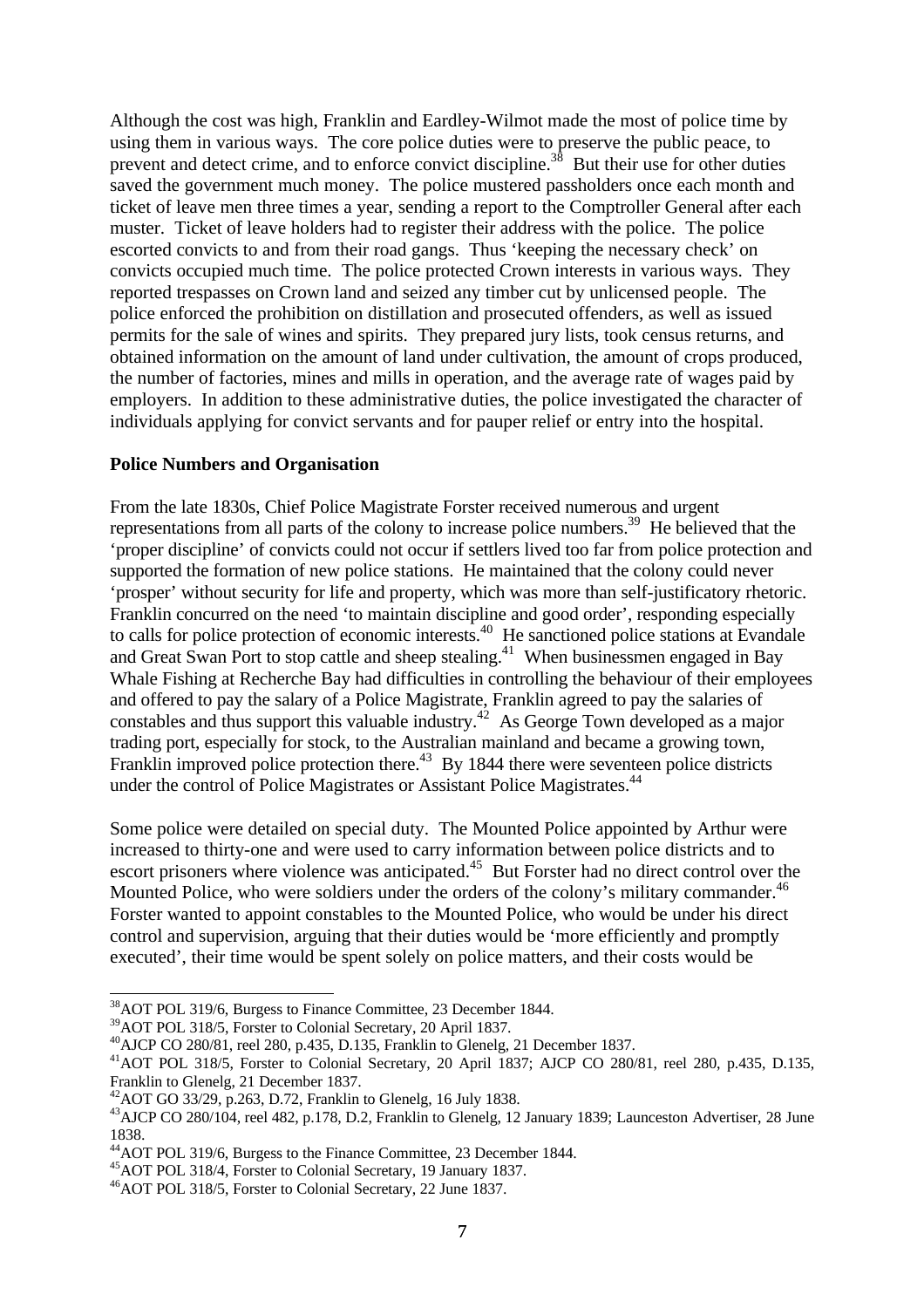'considerably decreased'. No change was made until Franklin was required to pay all the costs of the Mounted Police in 1839. To save money, he reduced the number of soldiers and added ten 'trusty and intelligent' constables with a knowledge of horses and riding abilities.<sup>47</sup> As noted above, in 1843 Franklin also established a Water Police to exercise surveillance over the increasing number of ships visiting port. He appointed twelve constables and a coxswain to watch the port of Hobart Town for smugglers, to arrest runaways from the waterside probation stations, and to prevent persons leaving the port without clearance.<sup>48</sup> In 1844 two constables were appointed as watchmen on the Launceston wharves to stop smugglers.<sup>49</sup>

By 1846 nine Police Magistrates and ten Assistant Police Magistrates controlled 517 police and four Mounted Police.<sup>50</sup> The population of Van Diemen's Land was 70,164 in 1847, giving a ratio of one policeman to every 134.7 people compared with a ratio of 1 policeman to every 88.7 people in 1835. In New South Wales the ratio appears to be 1 policeman to every  $324$  people.<sup>51</sup> Although the colonists were not as heavily policed under Franklin and Eardley-Wilmot, police numbers were still high, but their pay and conditions were still not commensurate with their intrusive powers.

## **Pay and Conditions**

To the 'persevering exertions and influence' of Police Magistrates Franklin largely attributed 'the security of person and property, and the general peaceful state of the community'.<sup>52</sup> A Police Magistrate was paid £300 per annum and £50 for house and forage allowance. In May 1839 Franklin supported their application for more pay. He cited the increased cost of living, their 'incessant, arduous, and invidious' duties, and the inadequacy of their pay and allowances to keep them 'in that degree of respectability which their office requires'. If they suffered 'pecuniary embarrassment', confidence in their judicial decisions would be dented. Besides their magisterial duties, they carried out the duties of Commissioners of the Courts of Requests and of the Supreme Court, Deputy Chairmen of the Quarter Sessions, and of Coroners, and visited Road Party Stations. Franklin proposed to grant Police Magistrates an extra £50 after five years' service and a further £50 after ten year's service, which the Colonial Office reluctantly sanctioned.<sup>53</sup> Police Magistrates remained powerful individuals under Franklin and Eardley-Wilmot. The journalist F.M. Innes described the police office as 'an established tyranny, which penetrates a man's politics, presumes to investigate his character, exposes him to spies, has him enrolled as a favourite or a marked man'.<sup>54</sup>

Most Vandiemonians blamed low pay on the failure to attract free and respectable men to the police and on police corruption.<sup>55</sup> They argued that a well-paid police would be more efficient and vigilant than a poorly paid one and more able to resist temptations to prosecute the innocent for fines. Although Franklin regarded the police system highly, financial

<sup>-</sup> $^{47}$ AJCP CO 280/109, reel 485, p.90, D.102, minute by Franklin, 8 June 1839; AOT POL 318/6. Spode to Colonial Secretary, 16 August 1839; AOT CSO 41/3, p.353, Colonial Secretary to Chief Police Magistrate, 4 July 1839.

<sup>&</sup>lt;sup>48</sup>AJCP CO 280/153, reel 517, p.21, D.3, Franklin to Stanley, 3 January 1843, minute by FWM?, 12 July 1843. 49 AOT POL 445/1, Burgess to Launceston Police Magistrate, 1 November 1844.

<sup>&</sup>lt;sup>50</sup>Papers of the Legislative Council of Van Diemen's Land 1846, Estimate of the Expenditure of the Government of Van Diemen's Land for 1846, pp. 8-12.

<sup>&</sup>lt;sup>51</sup>Sturma, Vice in a Vicious Society, pp. 74, 188.

 $52$ AJCP CO 280/108, reel 485, p.197, D.71, Franklin to Glenelg, 1 May 1839.

<sup>53</sup>AOT GO 1/43, p.697, D.303, Russell to Franklin, 31 August 1841.

<sup>&</sup>lt;sup>54</sup>F.M. Innes, 'The Convict System of Van Diemen's Land', Monthly Chronicle, vol. 5, 1840, p. 449.

<sup>&</sup>lt;sup>55</sup>Hobart Town Advertiser, 19 April 1839, letter from a correspondent; Colonial Times, 30 July 1839; Austral-Asiatic Review, 17 December 1839.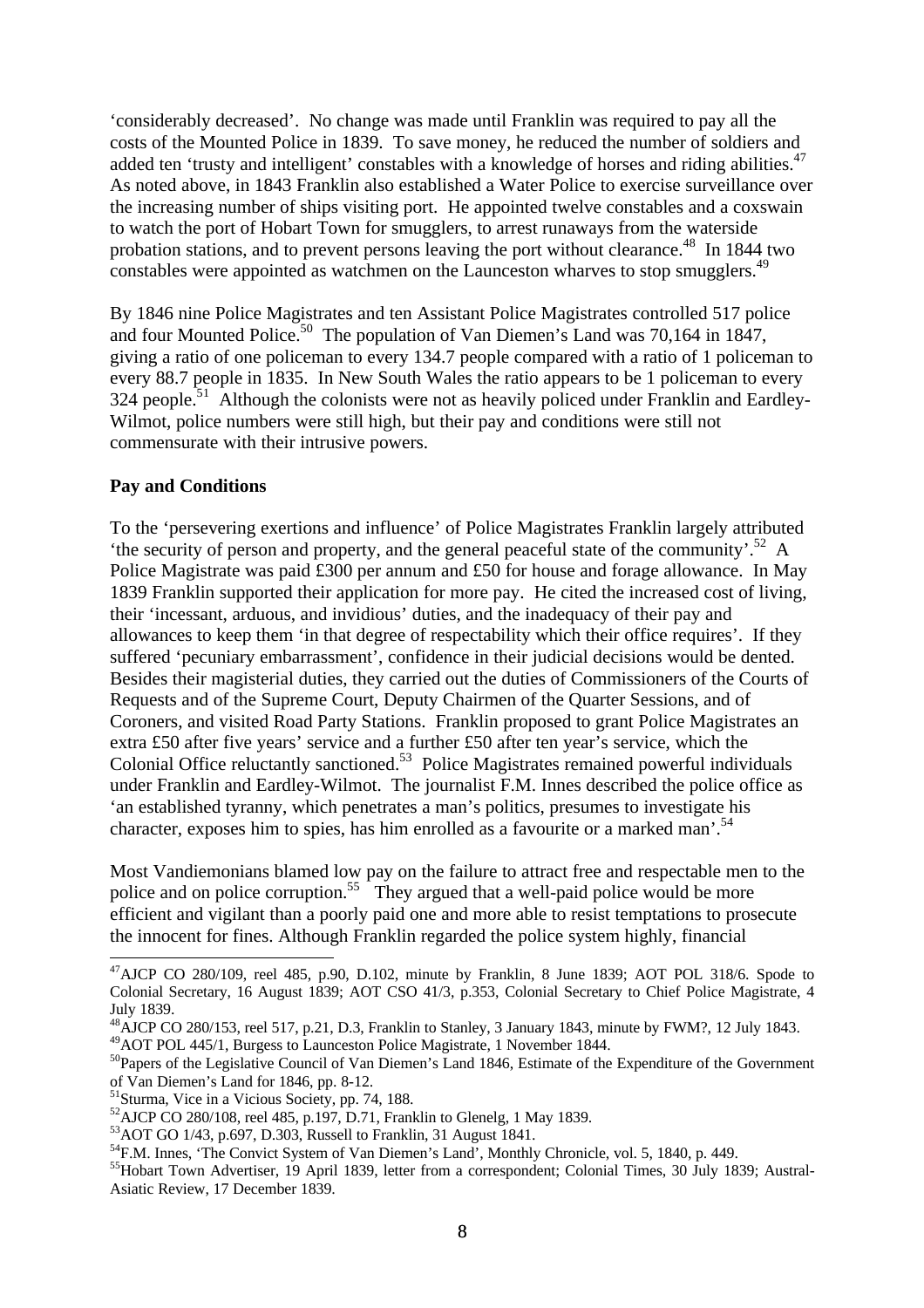constraints weighed heavily on him when considering proposals to increase their pay. In 1839 Acting Chief Magistrate Josiah Spode reported that the salary of constables at 1s. 9d. per day was too low 'to enable them to live honestly'.<sup>56</sup> As the price of provisions was very high, Spode suggested giving constables a daily ration of one pound of flour. This was approved, as flour was 'much less likely to be misapplied than money' and could be gradually reduced as provisions became cheaper.

Spode was similarly preoccupied with the difficulty of attracting men to the police, especially free men, because of the low pay.<sup>57</sup> He thought that 'no intelligent able bodied man' would join the police. Most free constables were 'nothing more than worn out Soldiers, almost incapable of night duties' and were 'inefficient'. It was likely that the free men in the police would leave for New Zealand or Port Phillip, where a pay of 3s. 6d. could be secured. Spode hoped Franklin would increase the pay of free policemen with the aim of replacing as many convict constables as possible. Forster, now acting Colonial Secretary, pointed out that constables had one day in two off police duty when they could earn money and thought that 3s. 6d. per day was 'quite out of the question'. If the pay was increased, then police numbers would have to be reduced because the colony could not bear the expense.

Instead, Franklin preferred a less expensive option. In 1840 the conditions for receiving a conditional pardon were relaxed for convicts of 'very good conduct'.<sup>58</sup> Convicts sentenced to seven year's transportation would be admitted to the police after three years in Van Diemen's Land and could receive a conditional pardon after one year in the police; convicts sentenced to 14 year's transportation, with four years in the colony, could receive a conditional pardon after two years; and a life transportee with five years experience in the colony could receive a conditional pardon after three years police service. Thus only 'the well conducted could benefit and we should have a free Police instead of a Convict one in name with all the advantages of the latter'. Emancipists could leave the police after serving 'faithfully for the periods required'. In February 1842 Franklin attempted to attract ticket-of-leave men to the police by allowing those sentenced to seven year's transportation with four years served in the colony to receive a conditional pardon after six months good conduct in the police, after one year for those sentenced to fourteen years and six years in the colony, and after fifteen months for those sentenced to life after eight years in the colony.<sup>59</sup> These incentives, which the Launceston Advertiser thought would purify the force and induce good conduct, remained in place until April 1843, when police shortages were less of a problem.<sup>60</sup>

Another incentive to stay in the police was introduced in 1841 with the appointment of senior constables.<sup>61</sup> In Hobart Town the number of constables were reduced from 111 to 103 of whom twenty-five of the best behaved were called senior constables and were paid 2s. 6d. per day. In Launceston the number of constables were reduced from 56 to 52 of whom ten were promoted to senior constable. This plan aimed to induce 'good conduct' in constables and improve the quality of constables deployed on town duty. Even critics praised Chief Police

<sup>-</sup><sup>56</sup>AOT POL 318/5, Spode to Colonial Secretary, 8 June 1839; AOT CSO 41/3, pp. 355-6, Colonial Secretary to Spode, 10 July 1839.

 $\overline{A}$ OT CSO 5/235/5988, p.249, Spode to Colonial Secretary, 10 March 1840, minute by Forster, 15 March 1840. <sup>58</sup>AOT GO33/35, p.50, D.70, Franklin to Russell, 31 May 1840, Forster to Franklin, 18 May 1840; AOT GO1/40, p.293, D.63, Russell to Franklin, 14 December 1840.

<sup>59</sup>Hobart Town Gazette, 25 February 1842, p. 186.

<sup>60</sup>AOT POL 526, Forster to Police Magistrates, 10 April 1843; Launceston Advertiser, 25 June 1840.

<sup>61</sup>AOT CSO 5/283/7475, p.105, Forster to Colonial Secretary, 23 April 1841.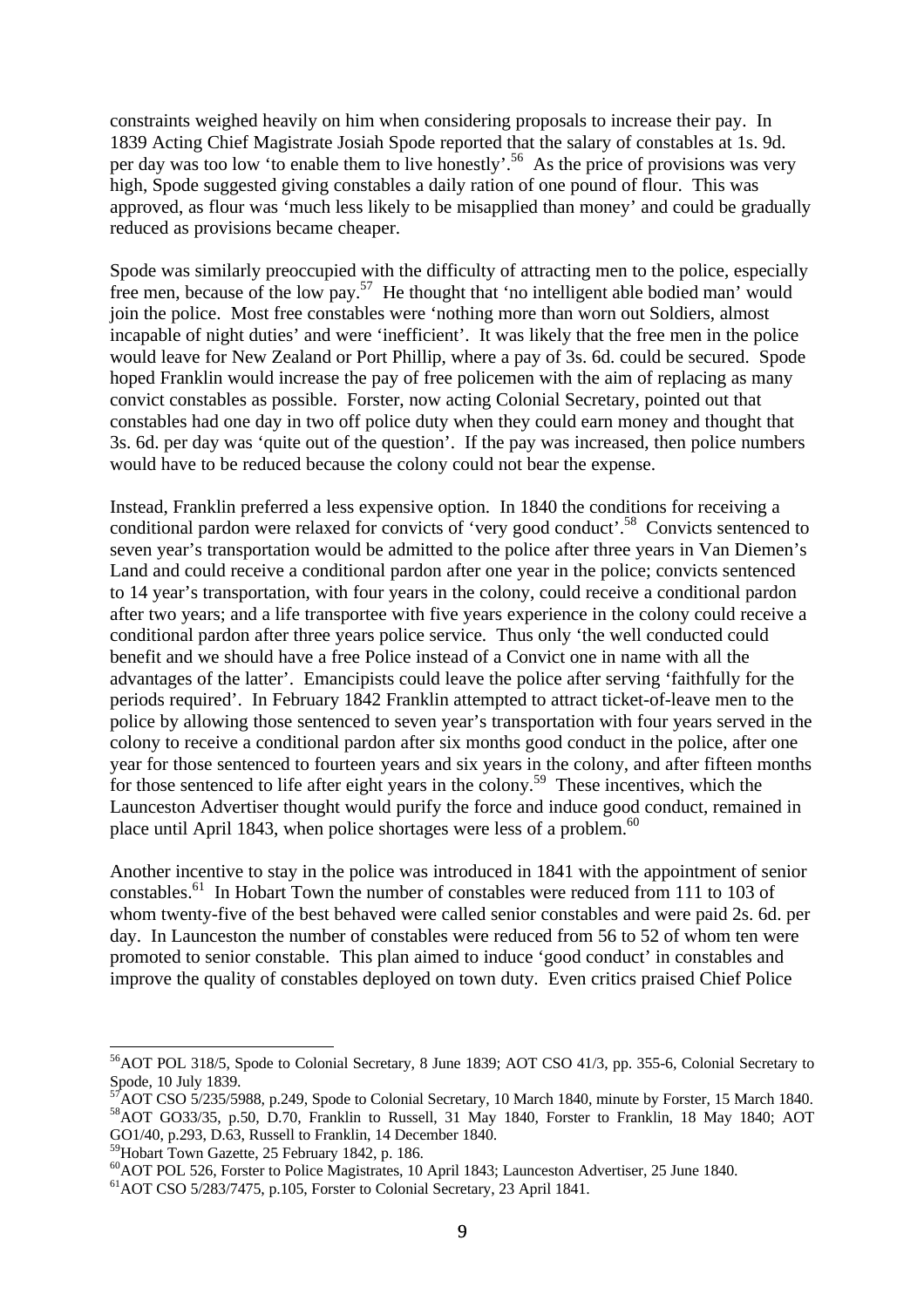Magistrate Forster for further reforming the police.<sup>62</sup> The Hobart Town Advertiser credited Forster with 'having worked a bad system in the best possible manner'.<sup>63</sup> To put police wages into comparative perspective, in 1844 the wages of labourers ranged from 1s. daily without board or lodgings at Morven to 3s. 6d. at Hamilton: at Hobart Town, labourers were paid 3s. daily. $64$ 

Apart from pay, constables and their families did receive some concessions. They were supplied with bedding and medical attention.<sup>65</sup> Sometimes, widows of policemen received a gratuity reflecting appreciation of their husband's service to the police.<sup>66</sup> The long and faithful service of senior officers could be rewarded with a gratuity on retirement. For example, Chief District Constable Alfred Thrupp served the district of Brighton well for ten years and at the behest of the settlers was given a gratuity by Franklin in  $1837$ .<sup>67</sup> Senior District Constable John Swift performed his various duties in Hobart Town 'faithfully' and efficiently for thirteen years despite 'much wanton annoyance' and in 1841 received a pay increase from £100 to  $\text{\textsterling}150$ .<sup>68</sup> Convict constables who performed exceptional service received their just deserts. In 1842 Constable John Reading received a ticket of leave for capturing five convicts illegally at large.<sup>69</sup>

### **Appointments and Dismissals**

Franklin thought it imperative that the officers appointed to enforce penal discipline and government regulations should be 'most scrupulously observant' in abiding by those regulations.<sup>70</sup> Those who were not, even Police Magistrates, faced dismissal. When settlers at Brighton complained that their 'interests and security' had been neglected because Assistant Police Magistrate Frederick Roper employed constables and prisoners at the watch house on his private business and was addicted to 'low and dissipated habits', Franklin dismissed him.<sup>71</sup> He also dismissed the Chief Constable for using constables on private business and for slack supervision. Section 59 of the Police Act 1838 empowered the Chief Police Magistrate, subject to the Lieutenant-Governor's approval, to fine constables guilty of neglect, disobedience of orders, or misconduct  $\text{\pounds}10$ .<sup>72</sup>

Although the Police Magistrate of Hobart, John Price, was inclined to protect policemen, he did investigate complaints and dismissed a number for various acts of misconduct.<sup>73</sup> Burgess also adopted a firmer stance. Policemen convicted of delinquencies were dismissed from the force and sent to a road gang or Port Arthur.<sup>74</sup> For example, twelve constables were fined £5

<sup>72</sup>2 Vict. No. 22, Police Act 1838, section 59.

<sup>-</sup><sup>62</sup>Hobart Town Advertiser, 30 April 1841; Tasmanian Weekly Dispatch, 30 April 1841; Hobart Town Courier, 30 April 1841; Launceston Advertiser, 6 May 1841.

<sup>&</sup>lt;sup>63</sup>Hobart Town Advertiser, 8 July 1842.

<sup>64</sup>Hobart Town Gazette, 24 September 1844, p. 1171.

<sup>65</sup>AOT POL 318/6, Spode to Colonial Secretary, 21 May 1840; AOT POL 445/1, Spode to Police Magistrate, Launceston, 17 September 1840; AOT GO 33/51, p.504, D.75, Eardley-Wilmot to Stanley, 12 June 1845.

<sup>66</sup>AOT CO 280/183, reel 535, p.59, D.62, Eardley-Wilmot to Stanley, 8 July 1845; AOT GO1/60, p.196, D.28, Gladstone to Eardley-Wilmot, 22 January 1846.

<sup>67</sup>AOT GO 33/27, p.711, D.111, Franklin to Glenelg, 18 October 1837; AOT GO 1/30, p. 417, D. 299.

<sup>68</sup>AOT POL 318/6, Spode to Colonial Secretary, 26 February 1841.

<sup>69</sup>AOT GO 1/45, p.37, D.41, Stanley to Franklin, 9 January 1842.

<sup>70</sup>AOT CO 280/106, reel 483, p.99, D.33, Franklin to Glenelg, 18 February 1839.

 $71$ AOT CO 280/96, reel 277, p.210, D.90, Franklin to Glenelg, 17 August 1838.

<sup>&</sup>lt;sup>73</sup>Hobart Town Advertiser, 24 January 1840; Austral Asiatic Review, 8 September 1840.

<sup>74</sup>Hobart Town Advertiser, 1 October 1844.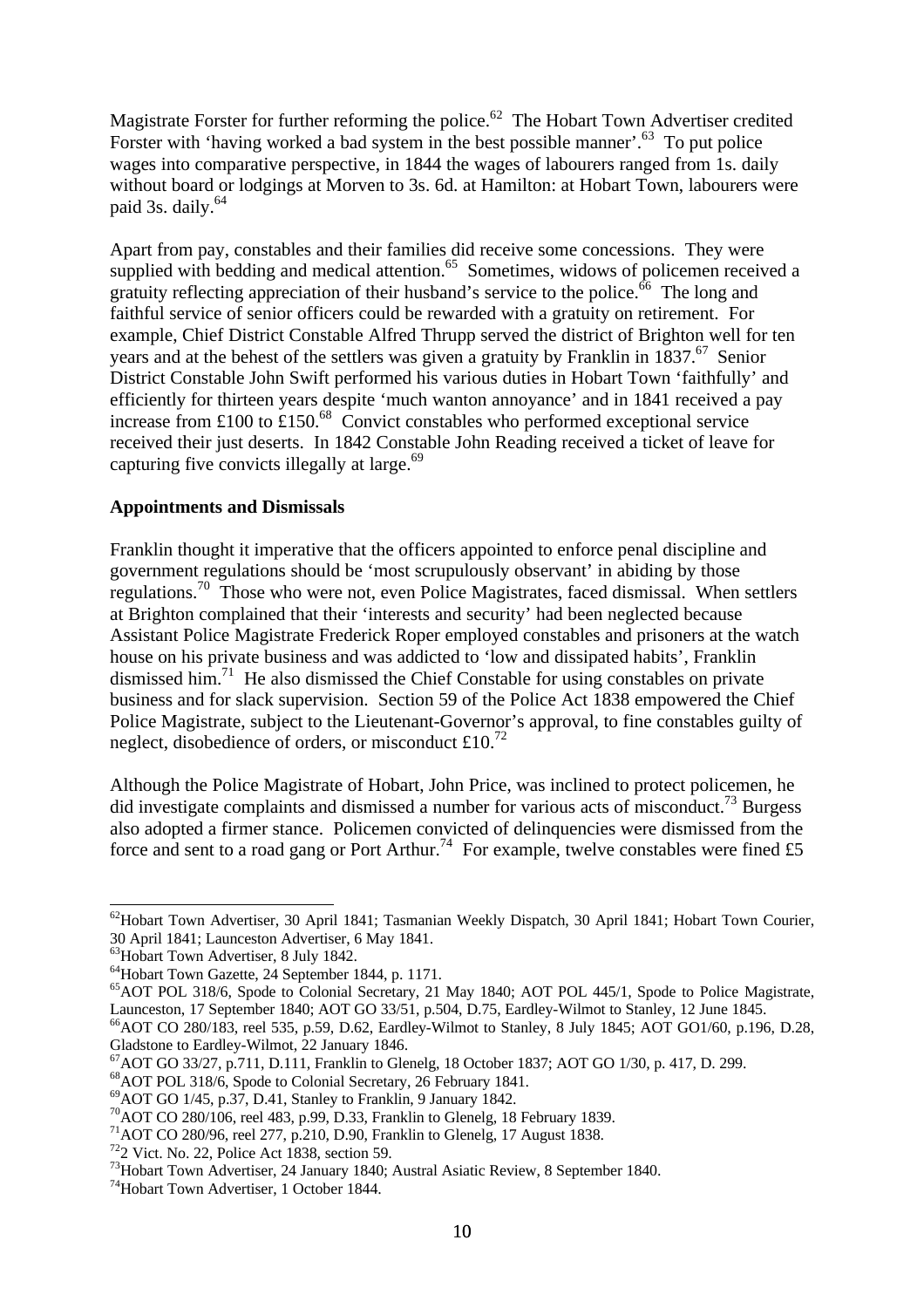each and dismissed for allowing an absconder to escape.<sup>75</sup> In Hobart Town Price used an undercover agent to feign drunkenness and to confirm that two constables stole from drunks. They were dismissed and sentenced to eighteen months hard labour. But sometimes the vacancies could not be filled in Launceston and some dismissed men were reinstated.<sup>76</sup>

After his appointment in September 1843, Chief Police Magistrate Francis Burgess sought to make the police as 'efficient as practicable'.<sup>77</sup> In November 1843 he decided to select men who were under 35 years, at least 5 feet 8 inches tall, and 'stout made, or otherwise efficient'.<sup>78</sup> Candidates were selected from the ample number of Third Class Probation Passholders, who had by their grade displayed good conduct.<sup>79</sup> By removing and punishing 'black sheep' and appointing where possible free men, Burgess sought to improve public confidence in the police, but he found free men very reluctant to join the police or stay for long.

## **Police Work**

According to the Hobart Town Courier, 'the great body of the people' considered the 'partial employment' of convicts as constables as 'absolutely necessary' to deal with transported criminals.<sup>80</sup> Free men did not understand the criminal mind and would be useless in combatting crime and in many cases their conduct was 'very indifferent'. Some argued that if convict constables were necessary, then men with proven good conduct who had earned a ticket of leave should be appointed.<sup>81</sup> Not wishing to lose their indulgence, they would perform their duties 'discreetly and diligently'. According to ex-convict William Gates, the policeman was regarded 'by all classes as a sort of degraded being, scorned and contemned by the freeman, and hated and despised by the lower orders'.<sup>82</sup> The Tasmanian Weekly Dispatch thought it wrong to allow convict constables to treat the free inhabitants as 'only one remove from the laws and regulations of a chain gang'.<sup>83</sup> It was, moreover, 'an illegal and unconstitutional delegation of power' to appoint convicts as constables, which, if true, was never successfully tested in the courts.<sup>84</sup> The appointment of convicts as policemen deterred the immigration of free labour because Van Diemen's Land was seen as fit only for slaves and slave-holders.<sup>85</sup>

Apart from questions of image and perceived need, it was how the convict police operated in practice that shaped views on their acceptance. Abuse of the power of arrest caused most debate and distress. According to the Cornwall Chronicle, the convict police operated 'much more efficiently in the coercion of the *free* than in the subjugation of the *bond*, the apprehension of felons, or the prevention of crime'.<sup>86</sup> Convict constables enjoyed arresting respectable citizens whether they were guilty of an offence or not, and placing them overnight in the watchhouse with 'the scum and refuse' of society, who reeked of rum and tobacco, 'the

<sup>75</sup>Hobart Town Advertiser, 4 October 1844.

<sup>76</sup>Launceston Advertiser, 21 March 1845.

<sup>77</sup>AOT POL 445/1, Burgess to Police Magistrates, 7 February 1844.

<sup>78</sup>AOT POL 526, Champ to Police Magistrate, Oatlands, 9 November 1843.

<sup>&</sup>lt;sup>79</sup>AOT POL 526, Burgess to Police Magistrate, Oatlands, 1 February 1844.

<sup>80</sup>Hobart Town Courier, 6 January 1837; see also Cornwall Chronicle, 3 March 1838 and J. Dixon, The Condition and Capabilities of Van Diemen's Land as a Place of Emigration, London: Smith, Elder & Co., 1839, p. 46.

<sup>&</sup>lt;sup>81</sup>Colonial Times, 21 April 1840, letter by Jorgen Jorgensen.

<sup>&</sup>lt;sup>82</sup>W. Gates, Recollections of Life in Van Dieman's Land, Sydney: D.S. Ford, 1961 (first published in 1850), Part  $\frac{2}{83}$  p. 20.

Tasmanian Weekly Dispatch, 6 December 1839.

<sup>84</sup>Tasmanian Weekly Dispatch, 8 May 1840.

<sup>85</sup>Tasmanian Weekly Dispatch, 8 May 1840.

<sup>86</sup>Cornwall Chronicle, 23 September 1843, emphasis in original.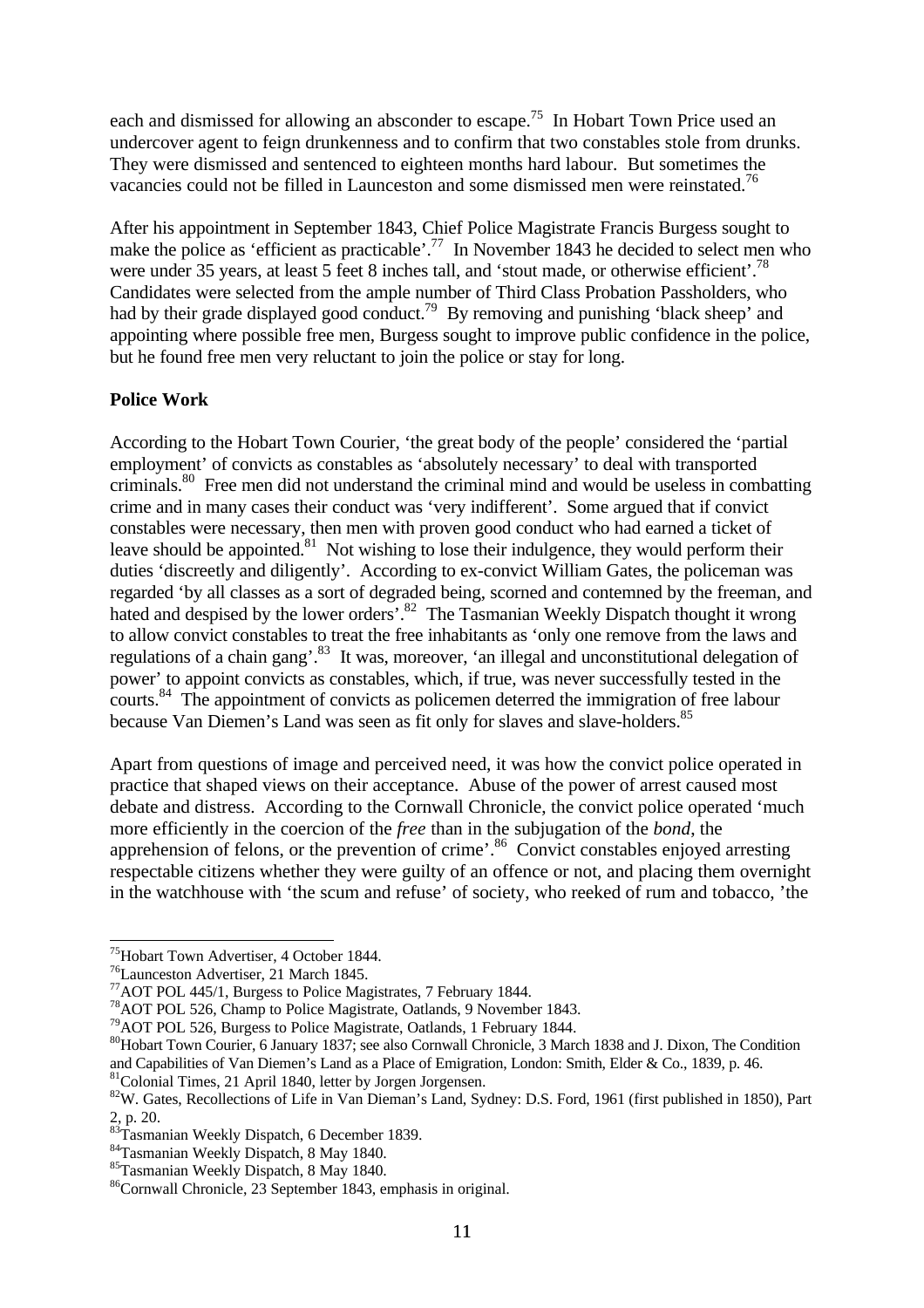nauseous symbols of the Saturday night's dirty debauch'.<sup>87</sup> Convict policemen thought arresting innocent respectable citizens was 'the safest and easiest road to liberty and preferment' and much preferable to attempting to capture 'an armed and desperate offender'.<sup>88</sup> Anyone arrested, but especially the working classes and convicts, were liable to be 'knocked down and handcuffed in the public streets' and then dragged to the watchhouse.<sup>89</sup> In England handcuffs tended to be used only against 'the greatest ruffians', but in Van Diemen's Land handcuffs seemed to be used even for trivial offenders. According to the Morning Advertiser, Price was fond of handcuffs for the free and the bond for they indicated 'the power and not the justice of the laws'.<sup>90</sup> Moreover, one ex-Police Magistrate claimed that anyone arrested was presumed guilty until proven innocent contrary to the prevailing presumption in England.<sup>91</sup>

Price offered naive excuses when respectable people claimed that they had been arrested falsely. He claimed to have visited many parts of the town 'during almost every hour of the night and had never been interfered with or insulted'.<sup>92</sup> It would be safe to assume that policemen knew who Price was, but many other honest and respectable men and women did not enjoy his 'exemption'. Price also seemed remarkably insouciant about police mistreatment of women, implying that only respectable women walking at night faced the possibility of being mistaken for well dressed assigned female servants. In 1846 the women of Launceston, respectable or passholder, were warned that, if they did not 'give a true and just account of who and what they are' to constables at any time, they would be taken to the watch-house and kept there 'until they do make such confession'.<sup>93</sup> But once they had made a confession, they would remain in the watch-house until freed by the watch-house keeper. This order gave constables much scope to bribe or seek sexual favours from women desperate to avoid incarceration. Convicts referred to the police as 'traps', a name which well encapsulated their propensity to entrap and bribe.<sup>94</sup>

Police were canny in the offences with which they charged respectable men. For example, public conveniences were not available in Hobart Town and Launceston and, if a man answered the call of nature, he could be charged with exposing his person, which secured police half of a 20s. fine.<sup>95</sup> This charge was highly embarrassing to respectable citizens and many preferred to bribe a constable than appear in court. As well as exposing the person, obscene language, tearing clothes, or assaulting a policeman were also profitable and were added to charges of drunkenness.<sup>96</sup> The Police Act, first passed in 1833 and amended in 1838, provided police with much discretion and ample opportunity to make money. It contained seventy-two sections, with 'a multitude of rules and directions relative to the regulation of the Police, and the removal and prevention of nuisances in Hobart Town and Launceston'.<sup>97</sup> Forty-four of the sections dealt with the recovery of penalties from 2s 6d, to £20, half of which went to the informer. The

<sup>&</sup>lt;sup>87</sup>Colonial Times, 27 August 1844; see also Cornwall Chronicle, 28 March 1840.

<sup>88</sup>Cornwall Chronicle, 4 November 1837, letter by 'An Inhabitant'.

<sup>89</sup>Tasmanian Weekly Dispatch, 8 May, 5 June 1840.

<sup>90</sup>Morning Advertiser, 10 December 1841.

<sup>91</sup>Anon.[A Late Colonial Police Magistrate], 'Notes of a Residence in Van Diemen's Land in 1842-43',

Simmond's Colonial Magazine, vol. 3, 1844, p. 165; see also R. Marsh, Seven Years of My Life or Narrative of a Patriotic Exile, Buffalo: Faxon and Stevens, 1847, p. 92, 167.

<sup>&</sup>lt;sup>92</sup>Colonial Times, 19 February 1839.

<sup>&</sup>lt;sup>93</sup>Cornwall Chronicle, 27 June 1846.

<sup>94</sup>M. Cash, Martin Cash: The Bushranger of Van Diemen's Land in 1843-4, Hobart: Walch and Sons, 1870, p. 23. <sup>95</sup>Colonial Times, 12 May 1840; W. Mann, Six Years' Residence in the Australian Provinces, Ending in 1839, London: Smith, Elder, 1839, p. 78.

<sup>96</sup>Cornwall Chronicle, 23 September 1843.

<sup>&</sup>lt;sup>97</sup>Colonial Times, 13 October 1840.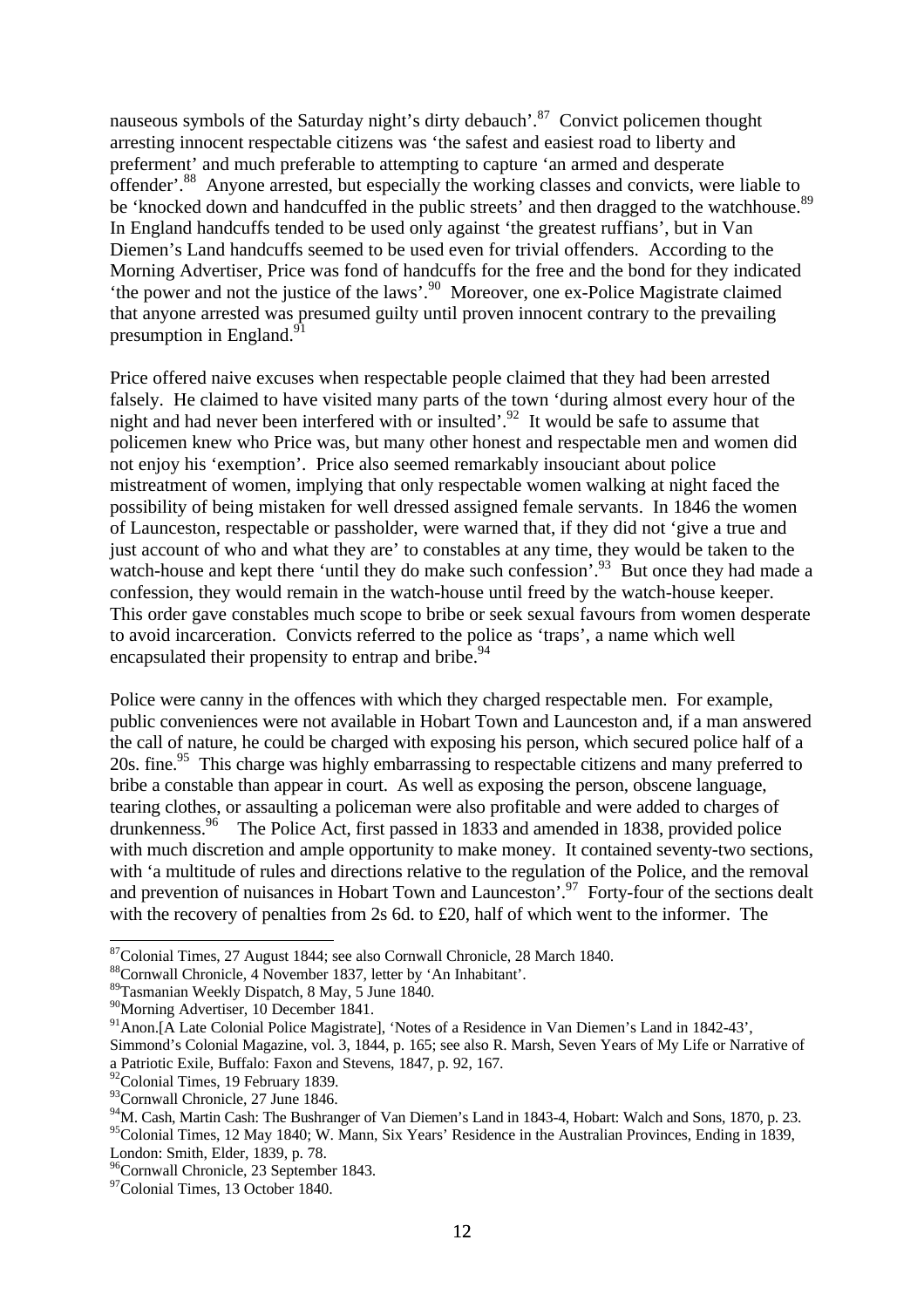Cornwall Chronicle admonished magistrates for imposing the highest penalty when wilfulness was not proved. For example, if a constable was assaulted when attempting to stop thieves escaping, the maximum penalty of £10 for such an assault was justified.<sup>98</sup> But in cases of drunkenness, the Chronicle thought clear evidence of assault occasioning bodily harm and not an accidental blow should be proven before imposing £10. In cases of exposing the person, a higher penalty was justified if the offence occurred during the day than at night. The Chronicle was prepared to allow an informer part of the fine only in cases of sly grog selling, smuggling, and illicit distillation.<sup>99</sup> The Police Act 1838 gave some protection to colonists. Section 64 held that where an informer was examined to prove the offence, he did not receive half of the fine and if the penalty for summary conviction exceeded £5, the aggrieved person could appeal to the Court of Quarter Sessions.<sup>100</sup>

The Colonial Times thought that, if revenue was to be raised from police work, then the two major towns should be granted municipal institutions and the police should be under the control of ratepayers.<sup>101</sup> Whatever the virtues of such a proposal, the government would be unlikely to transfer control of the police while Van Diemen's Land remained a penal colony. A more realistic proposal was for respectable citizens to take turns in attending the watchhouse and inquiring into the 'merits' of charges.<sup>102</sup> If the charges were trivial, the offender would be permitted to return home on the promise of appearing in court next day. This would relieve some citizens of the odium of a night in the watchhouse and check false arrests. There is no evidence to suggest that this proposal was adopted. Despite the widespread criticism of the police, the public seemed unwilling to take more responsibility for superintending their duties.<sup>103</sup> The Police Act 1838 again gave some limited protection. Section 60 empowered a District Constable to release on bail by recognizance anyone charged with any petty misdemeanours and brought without a magistrate's warrant to a watch-house at night, on the condition that the person appear before a Police Magistrate next morning.<sup>104</sup>

Sometimes constables did not follow legal procedures and landed themselves in trouble. In 1837 District Constable John Swift took possession of certain articles without a warrant from the house of Thomas McAndrew, which R.L. Murray had claimed were stolen.<sup>105</sup> The Magistrate ruled that no felony had been committed and McAndrew brought an action for trespass against Swift, who lost and was required to pay £27 plus costs of £36 7s. 10d. Murray refused to give Swift the money and the Colonial Office, dismissing Swift's claim that he acted in the public interest, refused to defray the amount because he acted illegally by entering a house without a warrant.

Perjury was commonly practiced by constables and was difficult for magistrates to detect.<sup>106</sup> In early 1844 Burgess issued instructions on taking depositions from witnesses and the examination of prisoners. Constables had to take care when taking depositions and cross-examining witnesses to record 'correctly and as nearly as possible' the words used.<sup>107</sup> Anything said by a prisoner

<sup>-</sup><sup>98</sup>Cornwall Chronicle, 23 September 1843.

<sup>99</sup>Cornwall Chronicle, 15 November 1843.

 $100<sub>2</sub>$  Vict. No. 22 sections 64 and 65.

<sup>&</sup>lt;sup>101</sup>Colonial Times, 13 October 1840.

<sup>&</sup>lt;sup>102</sup>Hobart Town Courier, 18 May 1838.

<sup>&</sup>lt;sup>103</sup>Colonial Times, 12 May 1840, letter by Jorgen Jorgenson.

<sup>104</sup>2 Vict. No. 22, section 60.

<sup>105</sup>AOT GO 33/26, p.266, D.29, Franklin to Glenelg, 11 March 1837; AOT GO 1/27, p.21, D.178, Glenelg to Franklin, 15 August 1837.

<sup>&</sup>lt;sup>106</sup>Colonial Times, 21 April 1840, letter by Jorgen Jorgenson.

<sup>&</sup>lt;sup>107</sup>AOT POL 321, Chief Police Magistrate to Magistrates, 23 April 1844.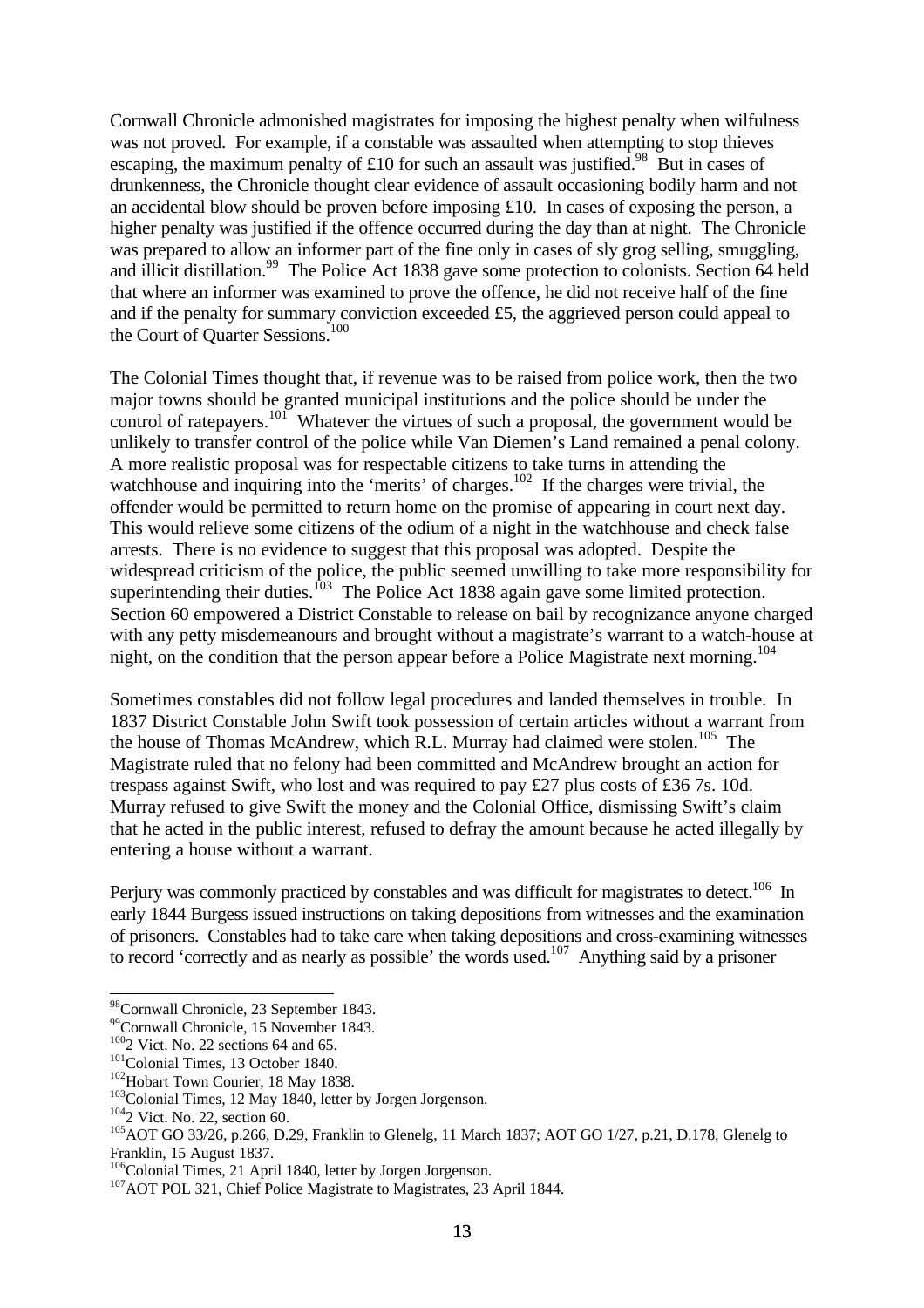under police examination should be accurately 'taken down and read in evidence against him at the trial'. Prisoners should be given an opportunity to state whether he had been threatened to make statements or confessions. Hearsay evidence, such as 'the conversation, observations, or remarks' of a third party to a witness or from a witness to a third party had to be excluded unless made in the presence of the prisoner, whose remarks or silence were recorded.<sup>108</sup>

#### **Threats to Order: Aborigines and Bushrangers**

Two of Arthur's major achievements were to counteract the threat to public order and life from Aboriginal attacks and bushrangers. Under Arthur, many Aborigines were either killed by settlers or disease and those remaining were rounded up and placed on Flinders Island to the north of Van Diemen's Land. But not all Aborigines were transported and as late as 1841 the Van Diemen's Land Company at Circular Head in the north-west complained of numerous 'depredations' by 'a small Party of Natives still at large in the Colony'.<sup>109</sup> The party of two men, a woman, and a youth attempted to murder and wounded some of the company's servants, stole from huts, and speared sheep and horses. Constables later reported seeing a white man with the Aborigines. These attacks were confined to a small area and, although serious for the company's workers, did not threaten social order.

Bushranging presented Arthur with serious threats to public order, and one of his first achievements was to end systematic bushranging. Under Franklin and Eardley-Wilmot bushranging reasserted itself in threatening ways. In 1838 Franklin reported 'several daring outrages, attended with personal violence, robbery, and murder' committed by four armed convicts.<sup>110</sup> The bushrangers survived by intimidating servants into assisting them and moving quickly from district to district. Reacting to the 'alarm' of settlers, Franklin took 'the most vigorous measures' to catch the bushrangers. He sent all able-bodied constables in pursuit and offered 'extraordinary rewards' for their capture and free pardons to convict servants who defended their masters. Convicts who helped capture bushrangers were liable to be killed for their betrayal and were thus given free passage to England.<sup>111</sup> Franklin encouraged settlers to defend themselves resolutely, to tell the nearest Police Magistrate of the appearance of bushrangers as quickly as they could, and to scour the country for signs of bushrangers.<sup>112</sup>

The four bushrangers were captured, but magistrates remained vigilant.<sup>113</sup> Most landholders willingly defended themselves but had farms to work and relied on 'the protecting care of the Government'.<sup>114</sup> This protection was rendered less potent by the withdrawal of military troops. Franklin protested that, as the convict population increased and spread throughout the island on public works and roads, absconding would increase unless the military could be located at each probation station.<sup>115</sup> Already some stations had no military watch and new stations were being formed. In November 1840 Franklin reported that he had three companies of infantry men less than he had in May 1839.

<sup>-</sup><sup>108</sup> AOT POL 526, Burgess to Police Magistrates, 22 March 1844.

<sup>&</sup>lt;sup>109</sup>AOT GO 1/45, p. 187, D.57, Stanley to Franklin, 26 February 1842, Curr to Directors, 12 August 1841, Curr to Colonial Secretary, 3 October 1839, Curr to Archer, 27 July 1841.

<sup>110</sup>AOT GO 33/28, p.785, D.43, Franklin to Glenelg, 14 May 1838; AOT POL 318/5, Forster to Colonial Secretary, 25 April 1838.

<sup>111&</sup>lt;br><sup>111</sup>AJCP, CO 280/158, reel 520, p.269, D.100, Franklin to Stanley, 21 July 1843.

<sup>&</sup>lt;sup>112</sup>Hobart Town Gazette, 18 May 1838, p. 353.

<sup>&</sup>lt;sup>113</sup>AOT POL 319/2, Forster to Police Magistrates, 6 July 1838.

<sup>&</sup>lt;sup>114</sup>AJCP CO 280/97, reel 478, p.231, D.107, memorial from landholders at Swanport, 25 August 1838.

<sup>115</sup>AOT GO 33/34, p.825, D.44, Franklin to Russell, 3 April 1840; AOT GO 33/36, p.546, D.157, Franklin to Russell, 18 November 1840.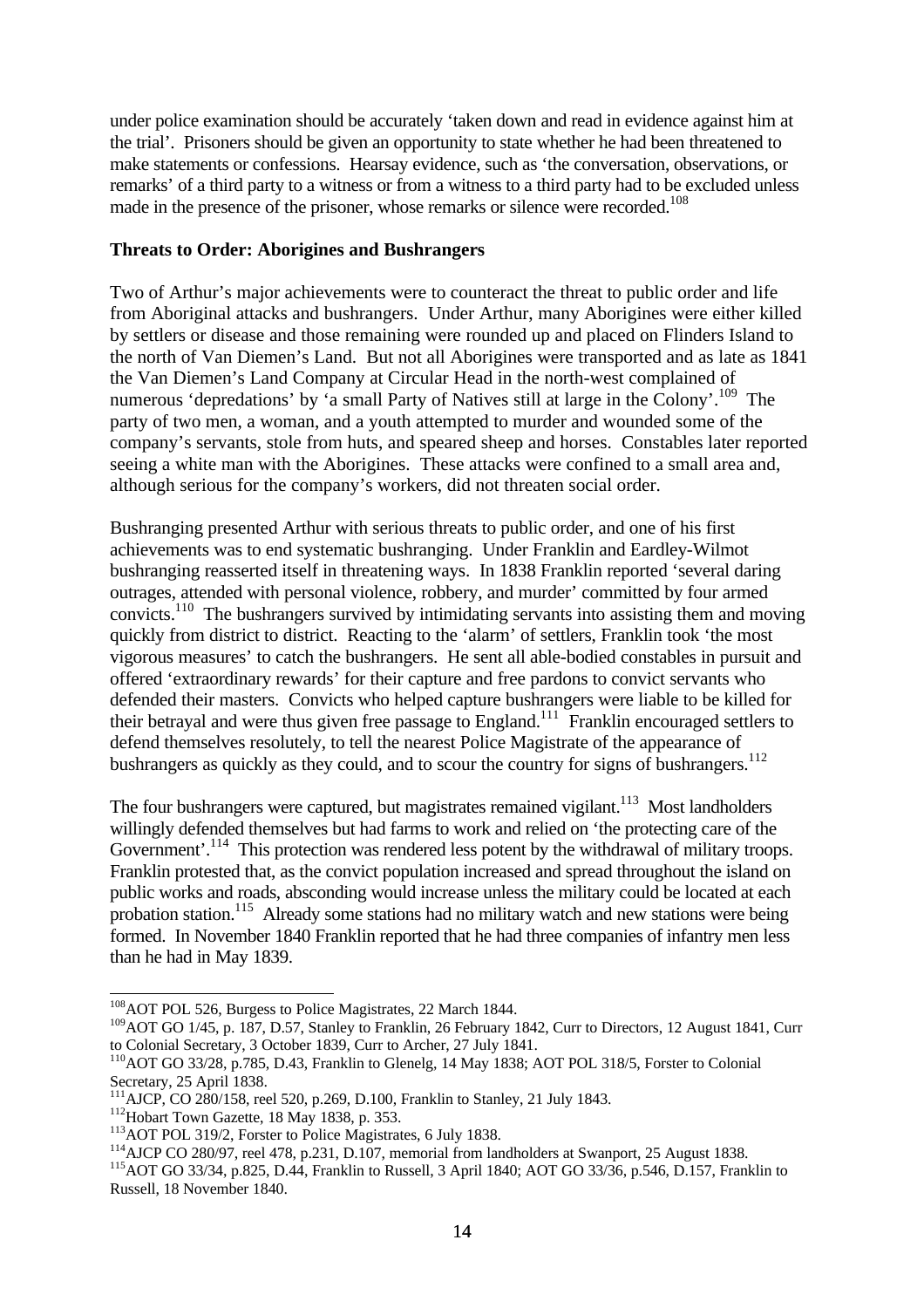In 1843 bushranging reached an especially dangerous level. The Cornwall Chronicle knew of seven gangs of bushrangers comprised of from two to fifteen men operating in the north alone.<sup>116</sup> Three 'very determined' bushrangers, including Martin Cash and Laurence Kavenagh, escaped from Port Arthur, committed various acts of robbery, and eluded capture.<sup>117</sup> Cash had experience as a splitter in 'the most intricate and impenetrable districts' and knew where to hide. More importantly, the Emancipists showed 'a want of energy, if not even a degree of sympathy with robbers, quite inconsistent with the Public safety'. Kangaroo hunters and shepherds allegedly harboured bushrangers and supplied them with ammunition and provisions.<sup>118</sup> Cash used a telescope to watch from the hills and attacked farms at the most vulnerable times, when men were in the fields or constables were not in the vicinity.<sup>119</sup> Bushrangers laughed at the ineffective efforts of convict constables to find them and their 'overweening confidence' encouraged others to abscond to the bush. One Police Magistrate, fearing that he would be kidnapped, reportedly asked for military protection, which some regarded as an indication that the police lacked 'courage and prowess'.<sup>120</sup> According to the Hobart Town Advertiser, colonists faced a more numerous, desperate, and dangerous breed of convicts than the petty larcenists and burglars of the past. The most desperate were the 'dark, stern, and determined' Irish prisoners, whose crimes had imperilled the lives of others and risked their own.<sup>121</sup> Convicts who had spent time at Norfolk Island and who were 'anxious for plunder, and, if necessary, bloodshed', were especially feared.<sup>122</sup>

To meet this new threat, the Hobart Town Advertiser advocated a remodelled force for the interior, independent of Police Magistrates, and with 'sufficient arms, discipline, and confidence in one another to fight well and readily'.<sup>123</sup> They would be an elite corps of one hundred well-paid men divided into lots of ten under the charge of roving Inspectors for the north and the south. They would thus emulate the example of the Irish Rural Police, 'the best of its kind perhaps in the world'. The Hobart Town Courier criticised settlers in the interior for refusing to become special constables because of the associations with the felon police. If a number of settlers had been appointed special constables, they would have promoted 'order and discipline' and made bushranging more precarious.<sup>124</sup>

Franklin was sensitive to charges of inefficiency, neglect, and cowardice. Despite the large numbers of convicts dispersed throughout the colony and a relatively small police force, he pointed out that few convicts absconded and, when they did, committed a 'small amount of crime' and were usually captured quickly.<sup>125</sup> Only Riley Jeffs and John Conway, who shot District Constable Ward at Avoca, and the Cash gang retained their freedom for long periods. From 1 January 1843 to 9 January 1843, 594 males absconded, of whom 505 were arrested, leaving 89 at large; 148 females absconded, of whom 113 were arrested, leaving 35 at large. In July 1844 Burgess reported that, during the first half year of his tenure, the average period of freedom was twenty-four days.<sup>126</sup>

<sup>&</sup>lt;sup>116</sup>Cornwall Chronicle, 6 May 1843.

<sup>&</sup>lt;sup>117</sup>AJCP CO 280/157, reel 520, p.4, D.63, Franklin to Stanley, 3 June 1843.

 $118$ Launceston Advertiser, 14 September 1843.

<sup>&</sup>lt;sup>119</sup>Hobart Town Courier, 17, 24 February, 31 March 1843.

<sup>&</sup>lt;sup>120</sup>Hobart Town Advertiser, 3 March 1843.

<sup>&</sup>lt;sup>121</sup>Hobart Town Advertiser, 28 March 1843; compare this claim with an analysis of offences by Irish convicts in Van Diemen's Land, see J. Williams, Ordered to the Island: Irish Convicts and Van Diemen's Land, Darlinghurst: Crossing Press, 1994, ch. 5.

<sup>&</sup>lt;sup>122</sup>Colonial Times, 2 April 1844.

<sup>&</sup>lt;sup>123</sup>Hobart Town Advertiser, 4, 14 April 1843; this suggestion was based on a proposal by John Morgan, see letters in the Hobart Town Advertiser, 28 February 1843 and Colonial Times, 18 April 1843.

<sup>&</sup>lt;sup>124</sup>Hobart Town Courier, 18 May 1838.

<sup>&</sup>lt;sup>125</sup>AJCP CO 280/157, reel 520, p.4, D.63, Franklin to Stanley, 3 June 1843; Hobart Town Courier, 12 May 1843.

<sup>126</sup>AOT GO 33/49, p. 11. D.185, Burgess to Colonial Secretary, 22 July 1844.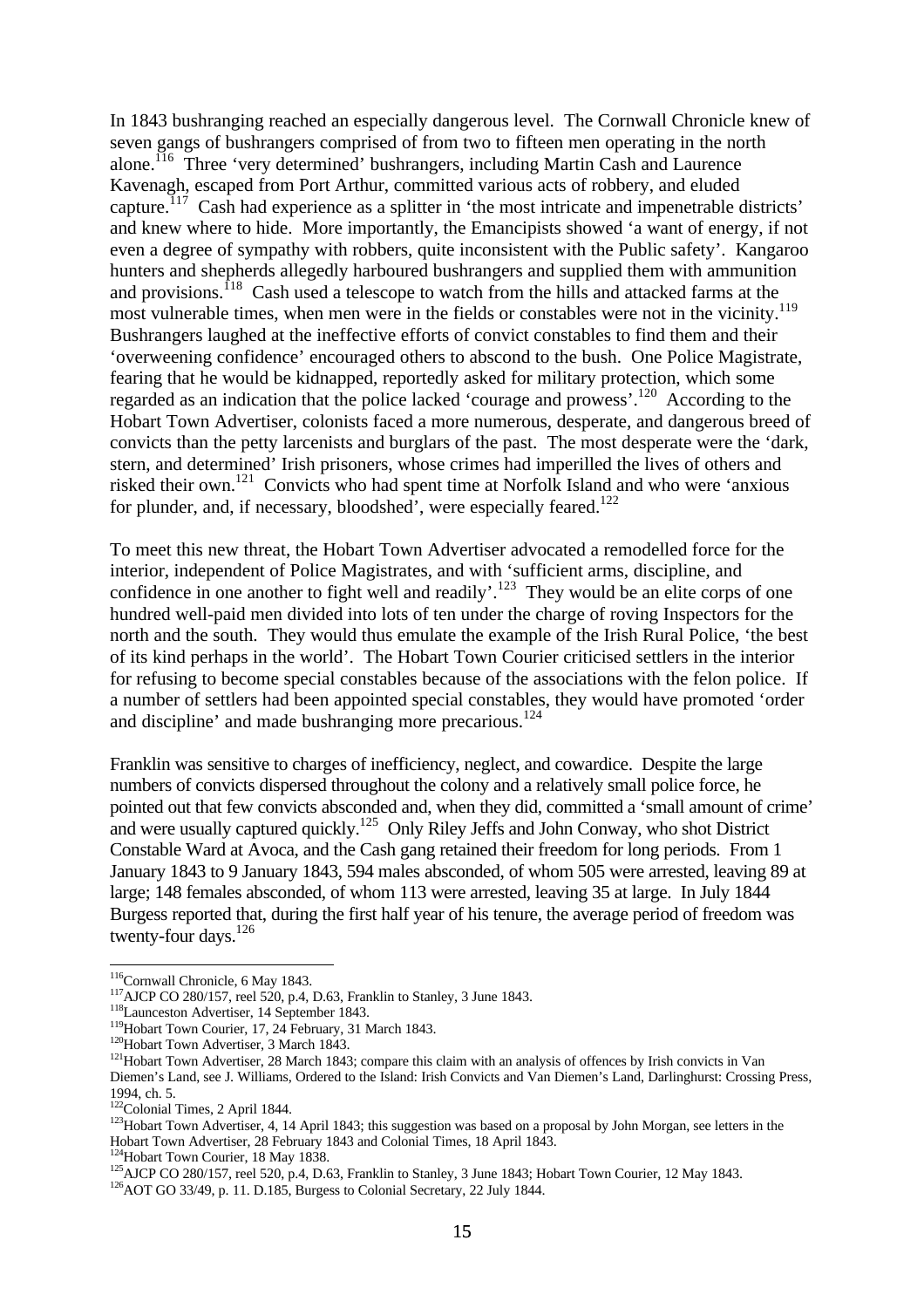The police adopted various measures to recapture bushrangers. In July 1843 each magistrate selected four constables as Field Police, men of 'good conduct' and knowledge of the bush.<sup>127</sup> They were stationed at the headquarters of each district ready for immediate deployment and were trained in the use of firearms by the military stationed in their districts. This 'superior class' of Constables received 2s. a day and were 'frequently employed as leaders of Bush parties in pursuit of Runaway convicts'.<sup>128</sup>

Burgess strengthened the quality of men in the interior when in February 1844 he asked Police Magistrates to give him the name of all constables in their district who were not efficient.<sup>129</sup> They were dismissed and replaced by efficient constables from the Hobart Town force. These men proved efficient, not just in dealing with bushrangers, but also in detecting sheep stealers and house breakers.<sup>130</sup> Between January and March 1844 ninety constables were taken from other stations to pursue absconders.<sup>131</sup> Police Magistrate Price sometimes accompanied bands of policemen 'dressed in a blue serge suit and moleskin trousers, assuming the guise of a constable'.<sup>132</sup> His men addressed him 'by the sobriquet of "Jack"'. Price also reportedly 'delighted in acquiring and speaking the vulgar slang of thieves and pick-pockets'.<sup>133</sup>

Aware of the valuable services performed by the native police in New South Wales, in 1843 two of these Aboriginal trackers were secured to pursue bushrangers in Van Diemen's Land.<sup>134</sup> Burgess praised 'their superior sagacity in tracking individuals through the wild and uncultivated part of the country'.<sup>135</sup> They contributed directly to the capture of nine bushrangers, but that was not their only value. The bushrangers feared the tracking ability of the Aborigines and, knowing they must keep moving, felt harassed and fatigued. Thus bushrangers could not 'remain long in the one spot to refresh themselves', knowing that the trackers would soon find them. Captured bushrangers told Burgess that the trackers deterred some convicts from absconding, but he knew that bushranging would continue and the trackers remained a key weapon. As he suspected, the ranks of bushrangers were replenished by runaways from Port Arthur and absconders from road gangs, and the services of the black trackers proved invaluable.<sup>136</sup> But the settlers remained fearful. In 1844 the Campbell Town Mounted Volunteers was formed to protect lives and property and suppress bushranging.<sup>137</sup> Farmyards were 'fortified' and spring guns were set up.<sup>138</sup> Bushrangers even raided houses in the towns, as occurred in Launceston in  $1846$ <sup>139</sup>

<sup>&</sup>lt;sup>127</sup>AOT POL 321, Chief Police Magistrate to Magistrates, 19 July 1843; AOT POL 526, Forster to Police Magistrates, 19 July 1843.

<sup>&</sup>lt;sup>128</sup>AOT POL 319/6, Burgess to Colonial Secretary, 5 December 1844.

<sup>&</sup>lt;sup>129</sup>AOT POL 445/1, Burgess to Police Magistrates, 7 February 1844.

<sup>&</sup>lt;sup>130</sup>Colonial Times, 23 January 1846.

<sup>&</sup>lt;sup>131</sup>AOT GO 33/49, p.111, D.185, Burgess to Colonial Secretary, 22 July 1844; D, Heustis, A Narrative of the Adventures and Sufferings of Captain Daniel D. Heustis, Boston: Wilder, 1847, p. 124-5. CHECK PUB DATE <sup>132</sup>M. Cash, Martin Cash: The Bushranger of Van Diemen's Land in 1843-4, 5th ed., Hobart: J. Walch and Son, 1929, p. 98.

<sup>&</sup>lt;sup>133</sup>J.V. Barry, The Life and Death of John Price: A Study in the Exercise of Naked Power, Melbourne: Melbourne University Press, 1964, p. 16.

<sup>&</sup>lt;sup>134</sup>AOT GO 33/51, p.72, D.34, Eardley-Wilmot to Stanley, 7 April 1845.

<sup>&</sup>lt;sup>135</sup>AOT POL 319/6, Burgess to Colonial Secretary, 6 February 1845.

<sup>136</sup>Hobart Town Courier, 5, 12 April 1844, 23 August 1845, 22 April, 20 June 1846.

<sup>&</sup>lt;sup>137</sup>Cornwall Chronicle, 24 April 1844.

<sup>&</sup>lt;sup>138</sup>Examiner, 14, 18 December 1844.

<sup>139</sup>Examiner, 11 March 1846.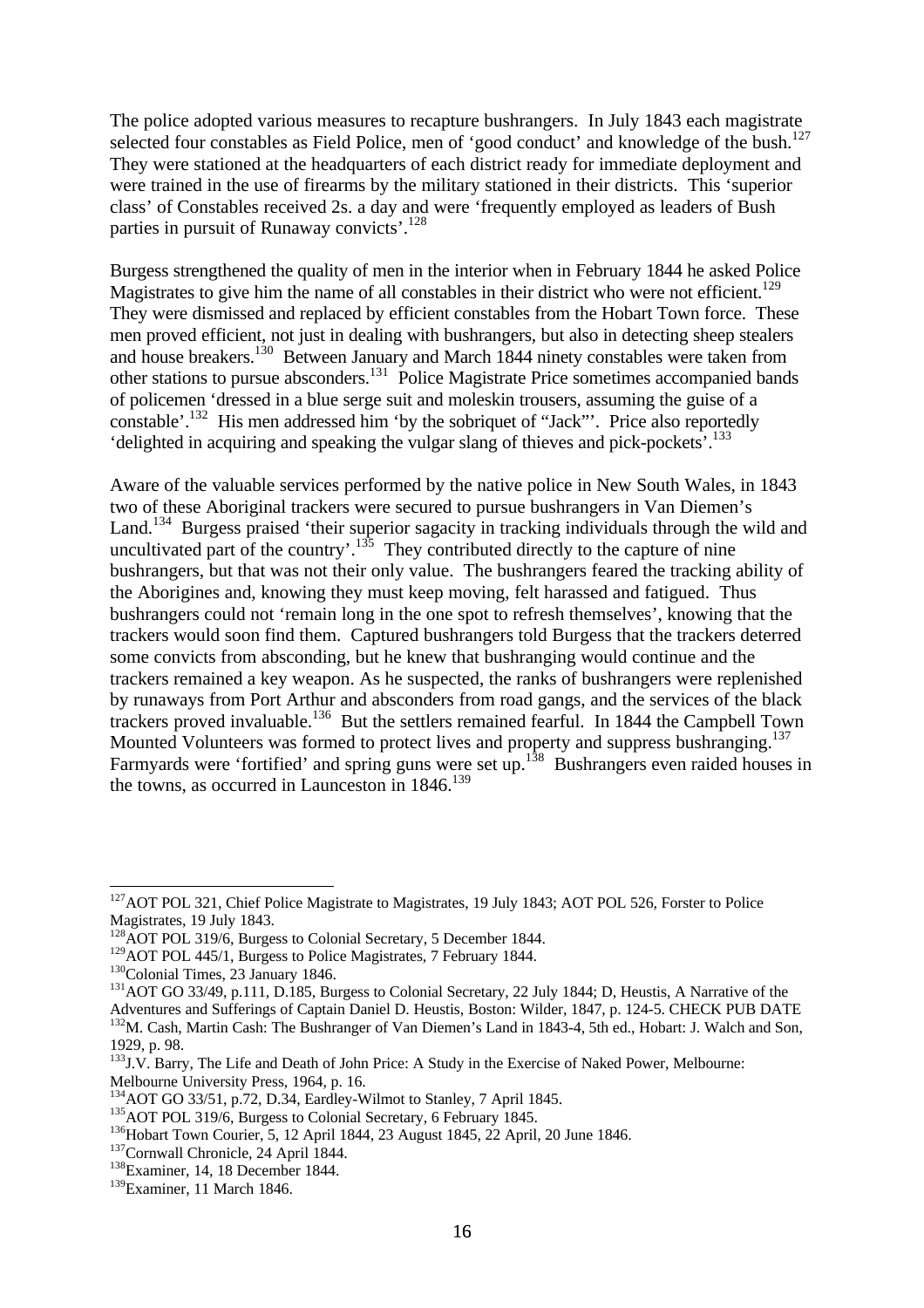Individual incidents of disorder occurred periodically. For example, In January 1844 at the Glenorchy Probation Station convicts under the influence of liquor rioted when the Superintendent threatened one of their number.<sup>140</sup> More serious were violent outbursts by the military, especially in Launceston, where relations with civilians were tense. There were 'many very quarrelsome and ill-disposed people amongst the lower orders' in Launceston, who had 'a natural antipathy' towards soldiers and policemen.<sup>141</sup> In May 1845 some fifty soldiers, launching a premeditated attack on citizens with bludgeons and palings, destroyed pubs: order was restored when two companies of soldiers were called out of barracks with fixed bayonets.<sup>142</sup> Very few of the rioters were prosecuted and the police seemed reluctant to interfere with the military.

In Hobart Town altercations between the military were less common, perhaps because the police were better trained. In 1844 the police there were 'instructed in military movements' under the direction of Drill Sergeant Watson.<sup>143</sup> They were thus ready 'to act in concert' to suppress a riot. When crowds assembled at an execution, the well drilled police 'most admirably maintained good order and regularity'.<sup>144</sup> To the appreciation of town residents, these policemen were also used as a Fire Brigade Unit.<sup>145</sup>

## **Policing Crime**

In the late 1830s the relative weakness of police numbers in the interior prompted landholders to provide their own means of protection against criminals. The Northern Association for the Suppression of Felonies offered rewards for the capture of murderers, sheep stealers, embezzlers, and petty thieves.<sup>146</sup> Sheep and cattle stealing lay behind the formation of the Southern Association for the Detection and Suppression of felonies and Misdemeanours in 1838.<sup>147</sup> In the early 1840s absconding probationers stole sheep, pigs, poultry, clothes, and tools with seeming impunity, but, with the high price for wool, large scale sheep stealing was also common.<sup>148</sup> For example, in Evandale a gang of sheep-stealers drove away hundreds of sheep to their yards, which were 'purposely built' to slaughter sheep and pack wool.<sup>149</sup> Some members of the gang sheared the sheep, others picked off pitch marks from the fleece and erased brands, and yet others cut the sheeps' throat and burnt the carcases. Before their capture, the gang had slaughtered about 1500 sheep.

Despite the concentration of convicts and ex-convicts in the main towns of Hobart Town and Launceston, we find few signs of a panic over the state of crime before 1840. In 1839 Franklin told Glenelg that Hobart Town had 'for many years been almost as free' from burglaries and robberies as any town in England.<sup>150</sup> The Austral Asiatic Review agreed. Most robbery was of 'the most pitiful, pilfering, food-hunting description', but serious crime was strikingly rare for a sea port.<sup>151</sup> Petty robbery by servants and shoplifting seemed to

<sup>-</sup><sup>140</sup>AOT CSO 8/110/2317; see also Hobart Town Courier, 29 December 1843.

<sup>&</sup>lt;sup>141</sup>Cornwall Chronicle, 9 March 1844.

 $142$ Examiner, 21, 23 May, 11 June, 16 August 1845; see also Cornwall Chronicle, 24 May, 16 August 1845.

<sup>&</sup>lt;sup>143</sup>Hobart Town Advertiser, 13 August 1844.

<sup>&</sup>lt;sup>144</sup>Colonial Times, 22 March 1845.

<sup>&</sup>lt;sup>145</sup>Hobart Town Advertiser, 6 June 1845.

<sup>&</sup>lt;sup>146</sup>Launceston Advertiser, 27 April, 13 July, 21 September, 9 November 1837, 8 March 1838.

<sup>&</sup>lt;sup>147</sup>Hobart Town Courier, 9 November 1838; Tasmanian Weekly Dispatch, 22 November 1839, 7 February 1840.

<sup>&</sup>lt;sup>148</sup>Hobart Town Advertiser, 19 November 1844; Examiner, 25 December 1844; Hobart Town Courier, 6

February 1845; J. Syme, Nine Years in Van Diemen's Land, Dundee: The Author, 1848, p. 147. <sup>149</sup>Cornwall Chronicle, 12 August 1844.

<sup>&</sup>lt;sup>150</sup>AJCP CO 280/106, reel 483, p.16, D.30, Franklin to Glenelg, 15 February 1839.

<sup>&</sup>lt;sup>151</sup> Austral Asiatic Review, 22 December 1840.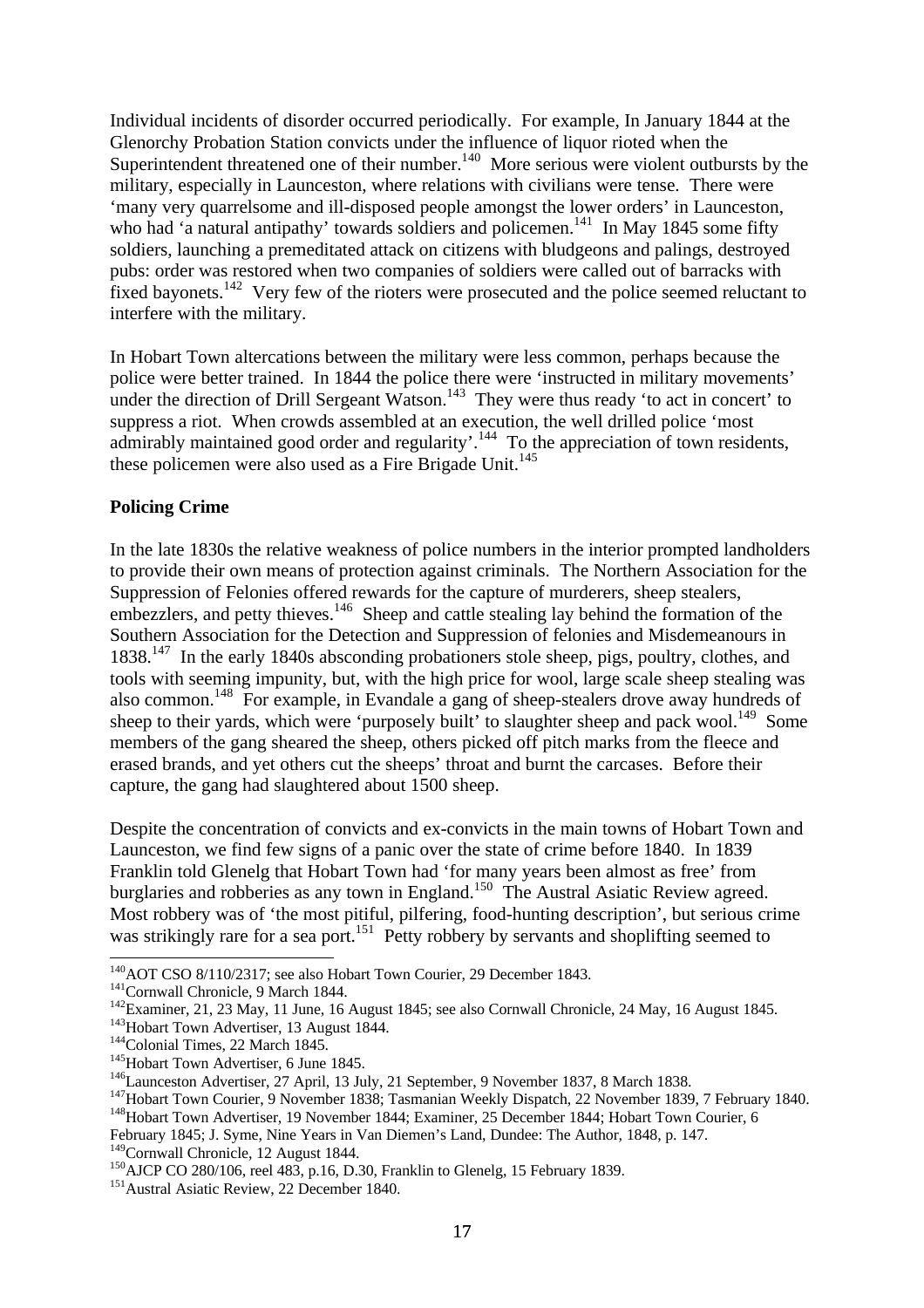cause the most alarm.<sup>152</sup> In Hobart Town the police exercised 'the most unremitting vigilance' and acquired knowledge of 'the haunts, habits, and names of those most likely to break the laws'.<sup>153</sup> As the proceeds of most robberies were pledged at pawnshops, the Pawnbrokers' Act placed pawnbrokers under the 'most strict and severe' surveillance.<sup>154</sup> Respectable pawnbrokers aided the police, but many receivers of stolen goods disguised themselves as pawnbrokers and were hard to uncover.<sup>155</sup>

From around 1844 the newspapers began to report more robberies and thefts. In Launceston police numbers were too small to protect remote streets at night and robberies became more frequent.<sup>156</sup> Most crime was blamed on '[t]he appalling state of misery and destitution' and the large numbers of unemployed probationers 'let loose upon the community'.<sup>157</sup> But crime was no longer just driven by need. The Colonial Times noted the increasing incidence of 'large, systematic and well concerted robberies' by men more or often than not armed with guns, bludgeons and tomahawks.<sup>158</sup> Some convicts were expert criminals, such as the cracksman or housebreaker John Thomson, known as 'Clogger Jack'.<sup>159</sup> Police found him with 'the most complete set of implements for breaking open iron chests ever seen in the colony'. The port area of Wapping in Hobart Town was the preferred haven for many thievish rogues and vagabonds.<sup>160</sup> The Hobart Town Advertiser claimed that, since the introduction of the probation system, the number of crimes had 'vastly and disproportionately increased'.<sup>161</sup> Noting the increase in 'daring ingenuity' displayed by thieves, the Cornwall Chronicle suggested that they belonged to 'a "new school" of villainy' produced by the probation system.<sup>162</sup> According to the American law student and transported political prisoner Linus W. Miller, the convicts leagued together 'under a systematic plan' using 'a vulgar language of their own' to 'plunder whatever comes their way' and it was very difficult for the police to detect them.<sup>163</sup>

Drawing on his English experience, Burgess introduced new arrangements to prevent and detect crime at night. In Hobart Town and Launceston he divided the city into districts or divisions and appointed sergeants to supervise constables under the general orders of district constables.<sup>164</sup> Constables were assigned their own beats on which they were accompanied by a sergeant. Constables reported to the sergeants 'at certain places and hours during the night'.<sup>165</sup> Burgess attempted to instil a '*system* approaching a little to military discipline'. Burgess also appointed three constables as detectives in Hobart Town and Launceston. In Launceston the detectives were 'a perfect terror to evil doers' and residents wanted their numbers increased.<sup>166</sup> The police regularly arrested vagrants and others without any visible

<sup>&</sup>lt;sup>152</sup>Hobart Town Advertiser, 18 October 1839, letter by 'A Sufferer'.

<sup>&</sup>lt;sup>153</sup>Hobart Town Advertiser, 12 September 1843, 9 February 1844.

<sup>&</sup>lt;sup>154</sup>Colonial Times, 29 October 1839; 4 Vict. No. 3 and 5 Vict. No. 5.

<sup>155</sup>AOT POL 318/6, Spode to Colonial Secretary, 19 November 1839; Hobart Town Advertiser, 22 July 1845.

<sup>156</sup>Cornwall Chronicle, 27 April 1844; Examiner, 13 July 1844; Launceston Advertiser, 9 August 1844.

<sup>&</sup>lt;sup>157</sup>Colonial Times, 5 March 1844; see also Launceston Advertiser, 25 April 1844.

<sup>&</sup>lt;sup>158</sup>Colonial Times, 2 April 1844.

<sup>&</sup>lt;sup>159</sup>Hobart Town Advertiser, 9 August 1844.

<sup>&</sup>lt;sup>160</sup>Colonial Times, 26 December 1845.

<sup>&</sup>lt;sup>161</sup>Hobart Town Advertiser, 19 November 1844.

<sup>&</sup>lt;sup>162</sup>Cornwall Chronicle, 11 May 1844.

<sup>&</sup>lt;sup>163</sup>L.W. Miller, Notes of an Exile to Van Dieman's Land, Wakefield, Yorkshire: S.R. Publishers, 1968 (first published in 1846), p. 284.

<sup>&</sup>lt;sup>164</sup>Colonial Times, 5 June 1844, 18 November 1845; Examiner, 20 July 1844.

<sup>165</sup>Examiner, 20 July 1844.

<sup>&</sup>lt;sup>166</sup>Cornwall Chronicle, 2 April 1845.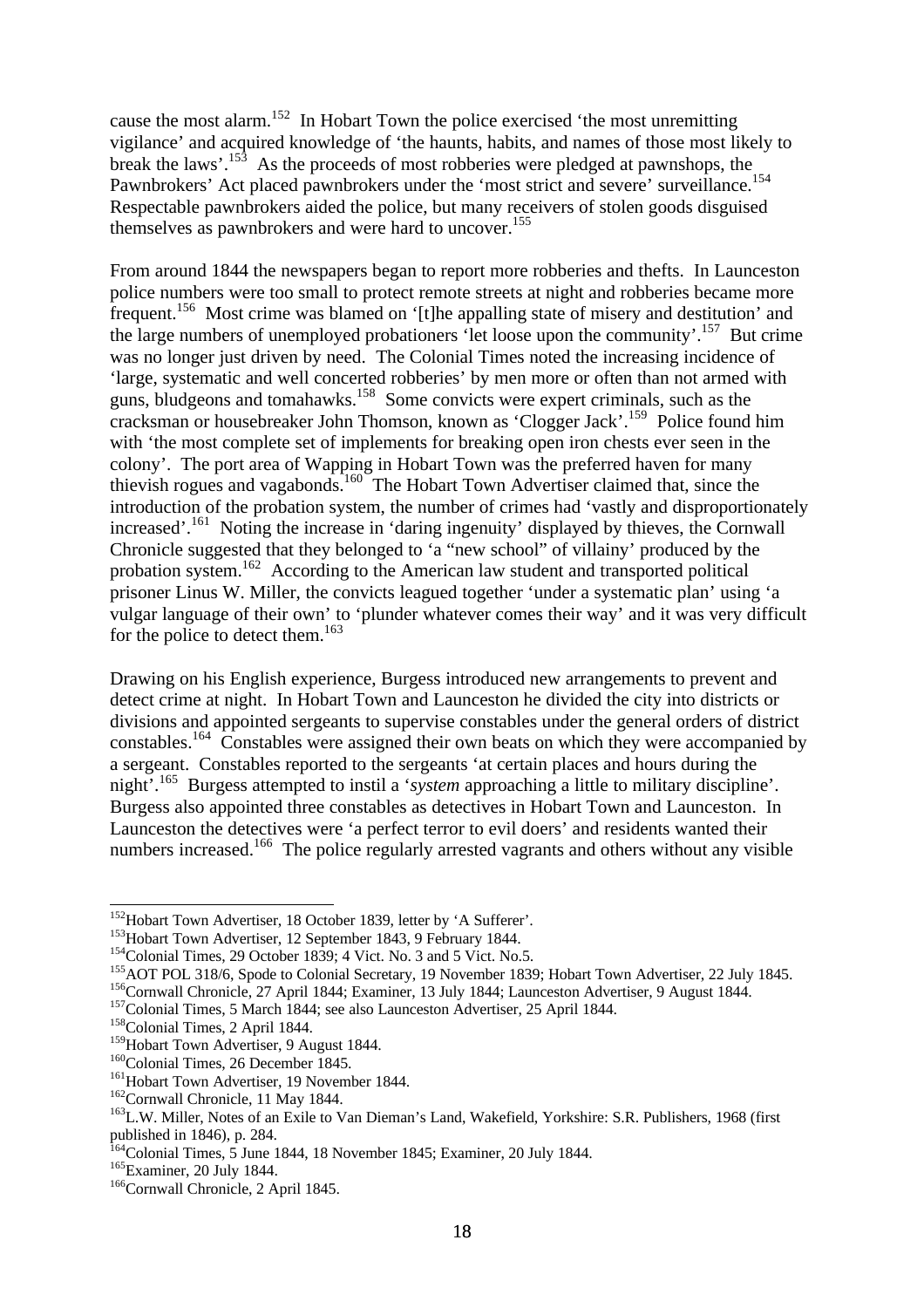means of support.<sup>167</sup> Constables were required to report 'every robbery or theft however trifling'.<sup>168</sup> At George Town each constable was held responsible for crimes committed on his beat and was 'tried' should a robbery be committed.<sup>169</sup>

Burgess's efforts were appreciated, but he simply lacked the numbers to deal with the criminal population and town residents needed to develop their own methods of protection.<sup>170</sup> The frequent robberies compelled the major merchants and shopkeepers to employ 'armed confidential persons' to protect their goods at night.<sup>171</sup> Every town dweller kept at least one dog to protect person and property.<sup>172</sup> The Colonial Times urged residents to form 'a volunteer force' of special constables to patrol their districts in liaison with the ordinary police, especially when detachments from Hobart Town were sent in pursuit of bushrangers and were replaced temporarily by Norfolk Islander convicts trained by Price.<sup>173</sup> The Cornwall Chronicle advised citizens to arm themselves and take turns in walking the streets 'in search of bad characters who infest them'.<sup>174</sup> Residents should also get sturdy shutters and bolts, and burn chamber lamps through the night.

According to the anti-transportationist solicitor Robert Pitcairn, officials doctored the criminal statistics and thus concealed the real number of crimes to show that they were doing their job.<sup>175</sup> Eardley-Wilmot unsurprisingly disagreed. He regarded the protection of life and property as his most important duty and claimed that his critics exaggerated the level of insecurity.<sup>176</sup> He argued, not altogether convincingly, that magisterial and judicial records showed that crime had decreased. For example, the number of persons brought before Police Magistrates decreased from 19,062 in May 1844 to 17,338 in May 1846 at a time when the convict population increased at a time when some 5,000 new convicts arrived in the colony.<sup>177</sup> Moreover, he claimed that Vandiemonians travelled day and night 'not only without a word, but without even a look of insult' and that there was no town in England 'so free from dread and anxiety'. Eardley-Wilmot's statistics could be attributed to slackening police activity as much as a decline in crime and his other claims contradicted but did not disprove the allegations made against his rule. In fact, critics such as Pitcairn, who alleged that convict indiscipline and lax administration caused crime and violence, carried the day and played a large part in Eardley-Wilmot's dismissal.<sup>178</sup>

<sup>-</sup><sup>167</sup>Hobart Town Advertiser, 16 January 1846.

<sup>&</sup>lt;sup>168</sup>AOT POL 526, Burgess to Police Magistrates, 26 July 1844.

<sup>&</sup>lt;sup>169</sup>AOT POL 319/6, Burgess to the Assistant Police Magistrate, George Town, 17 December 1844.

<sup>&</sup>lt;sup>170</sup>Colonial Times, 24 September 1844; Britannia, 15 January 1846.

<sup>&</sup>lt;sup>171</sup>Hobart Town Advertiser, 11 April 1845.

 $172$  AJCP CO 280/179, reel 532, p.262, D.291, Eardley-Wilmot to Stanley, 24 January 1845

<sup>&</sup>lt;sup>173</sup>Hobart Town Advertiser, 10 August 1844; Colonial Times, 29 April 1845; Spectator, 8 December 1846.

<sup>&</sup>lt;sup>174</sup>Cornwall Chronicle, 24 May 1845.

<sup>&</sup>lt;sup>175</sup>AJCP CO 280/192, reel 541, p.95, D.33, memo. by Bicheno, 9 January 1846, Pitcairn to Stanley, 4 February 1846; see also AOT GO 33/55, p.1014, D.118, Eardley-Wilmot to Gladstone, 10 August 1846.

<sup>&</sup>lt;sup>176</sup>Hobart Town Gazette, 19 July 1846, p. 849, address by Eardley-Wilmot to the Legislative Council, 17 July 1844.

<sup>&</sup>lt;sup>177</sup>Great Britain. Parliament. Convict Discipline and Transportation: Correspondence on the Subject of Convict Discipline and Transportation, London: T.R. Harrison, 1847, Eardley-Wilmot to Gladstone, 10 August 1846, pp.  $110 - 11$ .

<sup>&</sup>lt;sup>178</sup>AJCP CO 280/196, reel 545, p.522, D.164, Eardley-Wilmot to Gladstone, 21 September 1846 and p.302, D.150, Eardley-Wilmot to Gladstone, 22 September 1846.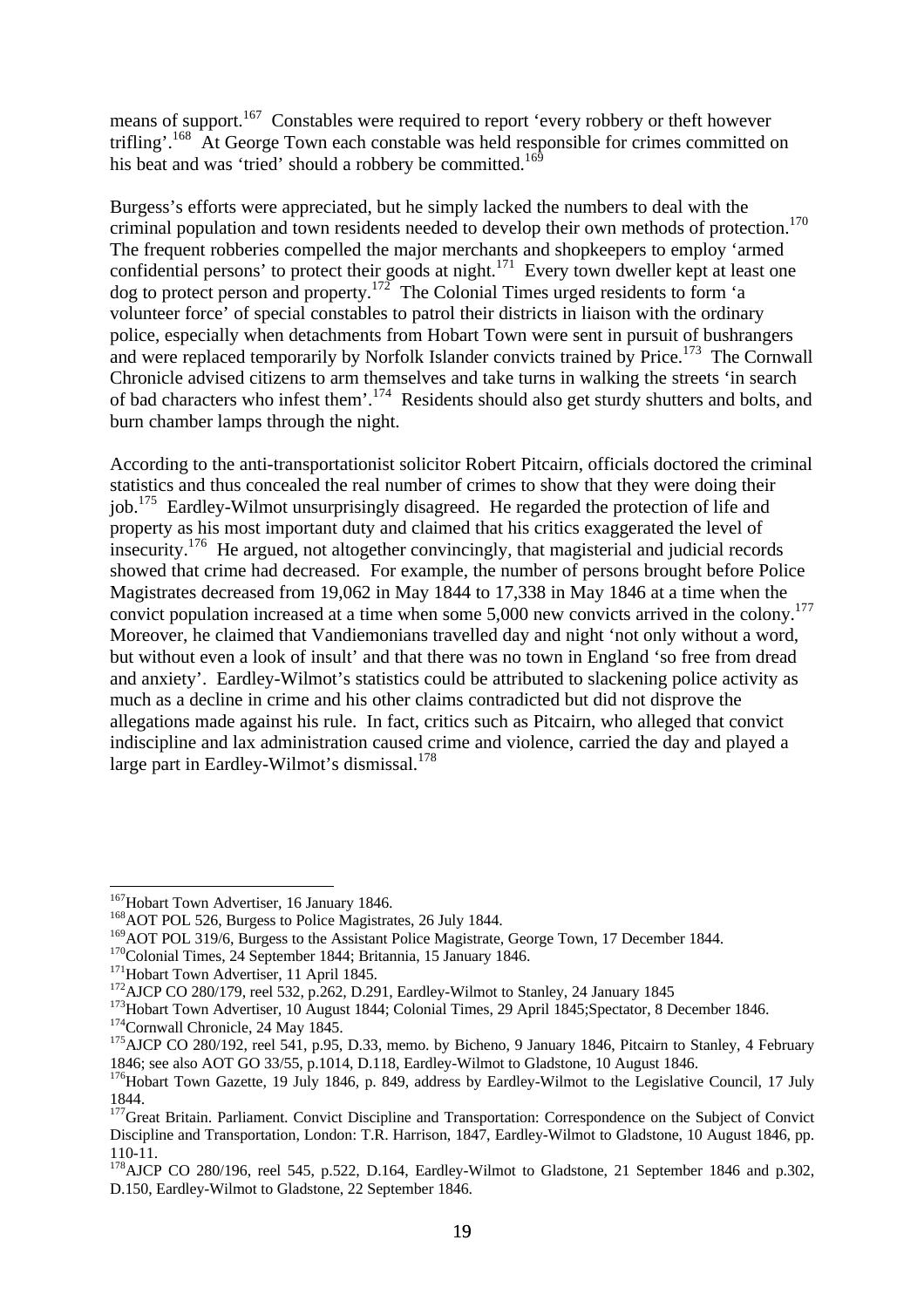Another development that caused some frisson in the press was the emergence of juvenile delinquents. In Launceston some young men formed an association called the Mohawk Club around  $1839$ <sup>179</sup>. They attacked 'peaceable' inhabitants with rocks, and broke windows and lamps. In Hobart Town 'a fraternity styling themselves "Bricks"' directed 'obscene and blasphemous expressions' at females and in pubs issued threats of violence.<sup>180</sup> Attached to the Bricks were young boys called Bricklings, who emulated the glorious deeds of their elders. The violent acts of these youths were disturbing enough, but more concerning was the evidence of organised criminal activity, which indicated that adult convicts had contaminated young minds. This evidence included the discovery that a printshop owner had trained a ring of boy thieves to steal and make skeleton keys.<sup>181</sup> Linus Miller warned that 'the foul leprosy' existing in society made it difficult for even the free to 'escape pollution'.<sup>182</sup> Some colonists even claimed that the convicts took 'delight in corrupting the young'.<sup>183</sup> The presence of evil influences on the young was part of a wider concern with the state of public morals.

### **Policing Morals**

Under Franklin and Eardley-Wilmot we find greater public concern with moral issues than under Arthur, especially the growth of public houses, of female child prostitution, and of homosexuality. As the police were not overly concerned with the policing of homosexuality, I will only deal with the first two moral issues.<sup>184</sup>

#### **Pubs**

For Franklin, 'the worst feature' of the moral state of Van Diemen's Land was the large number of pubs, especially in Hobart Town.<sup>185</sup> The pubs formed 'the darkest shade in the character of the community' and detracted greatly from 'the fitness' of the colony to receive convicts. Teetotallers and temperance enthusiasts faced an uphill struggle to reduce alcohol consumption in convict Van Diemen's Land.<sup>186</sup> Despite his misgivings, Franklin did nothing to lessen the number of pubs. In 1836 Governor Arthur limited the number of pubs to 100 in Hobart Town, but by 1844 the number had risen to 144 and by 1846 to 150.<sup>187</sup> This rise was allowed because the revenue from licensed pubs saved the government from financial embarrassment. By 1844 the 300 pubs in Van Diemen's Land, paying a licence fee of £25, raised £7500 per annum.<sup>188</sup> Conservative estimates of the revenue from duties on spirits sold in pubs put the sum at £55,000.

Added to this was the revenue from fines for breaches of the licensing laws. Central to this branch of revenue were the police, many of whom spent much time watching for breaches or entrapping publicans into breaching the various restrictions imposed on their trade as to who they could serve and when. That the police received half of the fine was a powerful incentive to exert themselves against publicans and other trades: the police picked 'people's pockets by

<sup>-</sup><sup>179</sup>Cornwall Chronicle, 17 August 1839, 31 August 1844.

<sup>&</sup>lt;sup>180</sup>Hobart Town Courier, 6 November 1840.

<sup>181</sup>Examiner, 28 June 1845.

<sup>&</sup>lt;sup>182</sup>Miller, Notes of an Exile, p. 360

<sup>&</sup>lt;sup>183</sup>AOT, NS 22/1, T.C. Brownell papers, p.33, Mrs. Brownell to Mrs. Freeman, 24 January 1838.

<sup>&</sup>lt;sup>184</sup>For homosexuality see for example AJCP CO280/192, reel 541, p.95, D.33, Eardley-Wilmot to Stanley, 6 February 1846.

<sup>&</sup>lt;sup>185</sup>AJCP CO 280/153, reel 518, p.411, D.30, Franklin to Stanley, 24 February 1843.

<sup>186</sup>Launceston Courier, 26 September 1842.

<sup>&</sup>lt;sup>187</sup>Colonial Times, 28 August 1838, 10 September 1844; Britannia, 12 February 1846.

<sup>188</sup>Colonial Times, 10 September 1844.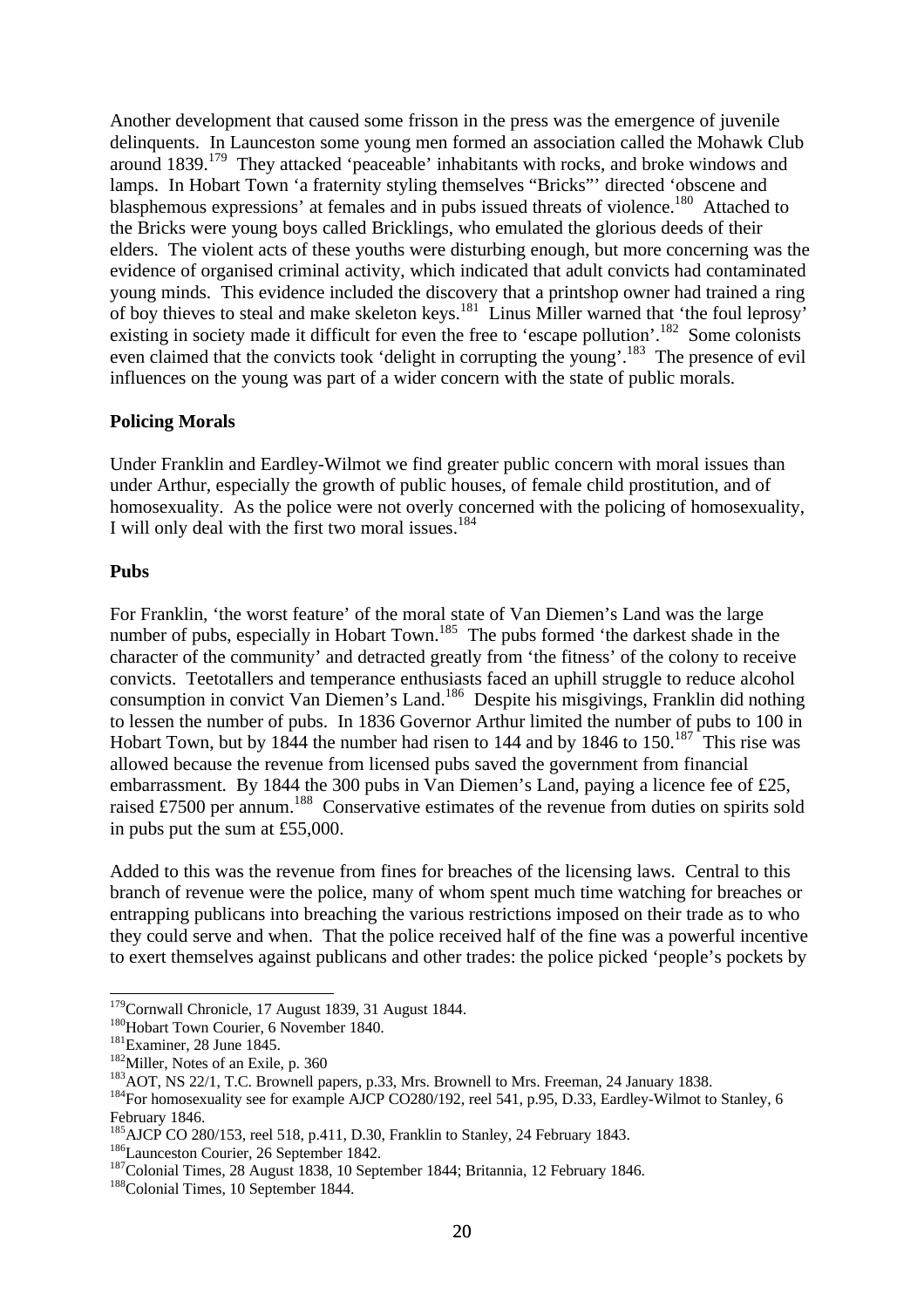hard swearing'.<sup>189</sup> After Forster resumed his duties as Chief Police Magistrate, he issued an order which attempted 'to prevent the system of vexatious and money seeking informations'.<sup>190</sup> Before a policeman laid an information offering the possibility of 'a pecuniary award', he had to pay the Police Clerk 1s. in advance. If a policeman failed to obtain a conviction, he had to pay 'all the usual fees for summonses, oaths etc' out of his monthly pay, unless the magistrate certified that the information was 'beneficial to the public interests' or was laid on the order of 'some competent superior officer'. Police Clerks furnished the Chief or Chief District Constable with a monthly charge sheet of failed informations. Forster made it clear that the police would be supported when they acted 'for the public good', but seeking informations for personal gain detracted from 'the general respectability' of the police and deserved punishment.

If enforced, this order would have been a great boon to all citizens, but it was not.<sup>191</sup> Some policemen, the 'Arch-informer' and one-time convict, District Constable Henry Brice was one, continued persistently to inform on publicans with the support of the Police Magistrate of Hobart Town John Price.<sup>192</sup> Unpopular for his discourteous manner, 'strange freaks of temper', and his liking for flogging offenders, criticism of Price intensified when he accompanied his policemen on their 'crusade' against publicans in 1842.<sup>193</sup> His defenders argued that Price deserved credit for checking on his constables' 'remissness' or 'their too great officiousness'.<sup>194</sup> Such action would have been justified, but, his critics pointed out, his behaviour was much more 'inquisitorial [and] tyrannical': accompanied by his 'favourite' constables and dressed like one, he entered private rooms in pubs, some of which had a reputation for respectability, at 11.00 p.m., laid informations, adjudicated on the cases next day, and awarded half the fines to his informing officers.<sup>195</sup> Price, who was married to Governor Franklin's daughter Mary, was oblivious to press criticism and advised his men to take no notice of newspapers as long as they did their duty.<sup>196</sup> He dismissed informing constables only when 'a very clear case' of 'iniquity' was brought to his notice.<sup>197</sup>

Although Hobart Town publicans might concede that the police needed to be especially vigilant in a penal colony, they did not meekly submit to unjust and predatory attacks. Their wealth and influence made them 'important members of the colonial aristocracy'.<sup>198</sup> In April 1839 they formed the Licensed Victuallers' Society to protect individual members against police informations by appointing the lawyer Robert Stewart as their counsel.<sup>199</sup> Stewart was kept busy defending publicans against the police in at least five cases every week. Aiming to make the trade more respectable, the Society also kept a record of members who 'wilfully and

-

<sup>197</sup>Colonial Times, 10 March 1839.

<sup>&</sup>lt;sup>189</sup>Colonial Times, 6 April 1841; see also Anon.[A Late Colonial Police Magistrate], 'Notes of a Residence in Van Diemen's Land in 1842-43', Simmond's Colonial Magazine, vol. 3, 1844, p. 165.

<sup>&</sup>lt;sup>190</sup>AOT POL 321, memo. by Forster, 5 April 1841; Hobart Town Advertiser, 13 April 1841.

<sup>&</sup>lt;sup>191</sup>Colonial Times, 13 April, 4 May 1841.

<sup>&</sup>lt;sup>192</sup>Austral Asiatic Review, 11 February 1840; Hobart Town Advertiser, 4 May 1841; Colonial Times, 2 July 1840, 6 July 1841, 10 May 1842.

<sup>&</sup>lt;sup>193</sup>Hobart Town Courier, 29 July 1842; Colonial Times, 9 August 1842; Tasmanian Weekly Dispatch, 24 January 1840.

<sup>&</sup>lt;sup>194</sup>Hobart Town Advertiser, 9 August 1842; Austral Asiatic Review, 13 April 1841.

<sup>&</sup>lt;sup>195</sup>Hobart Town Advertiser, 9, 16 August 1842, letters by John Morgan; T. Rogers, Correspondence Relating to the Dismissal of the Rev. T. Rogers from his Chaplaincy at Norfolk Island, Launceston: n.p., 1849.

<sup>&</sup>lt;sup>196</sup>Colonial Times, 12 March 1839; Austral-Asiatic Review, 17 December 1839; Franklin certainly approved of Price's work, see AJCP, CO 280/147, reel 513, p. 452, D. 127, Franklin to Stanley, 9 December 1842 and AOT, GO 33/45, p. 469, D. 67, Franklin to Stanley, 13 June 1843.

<sup>&</sup>lt;sup>198</sup>Anon., 'The Early Social State of Van Diemen's Land', Meliora, vol. 4, 1861, p. 166.

<sup>&</sup>lt;sup>199</sup>Hobart Town Advertiser, 19 April, 3 May 1839; Tasmanian Weekly Dispatch, 6 December 1839.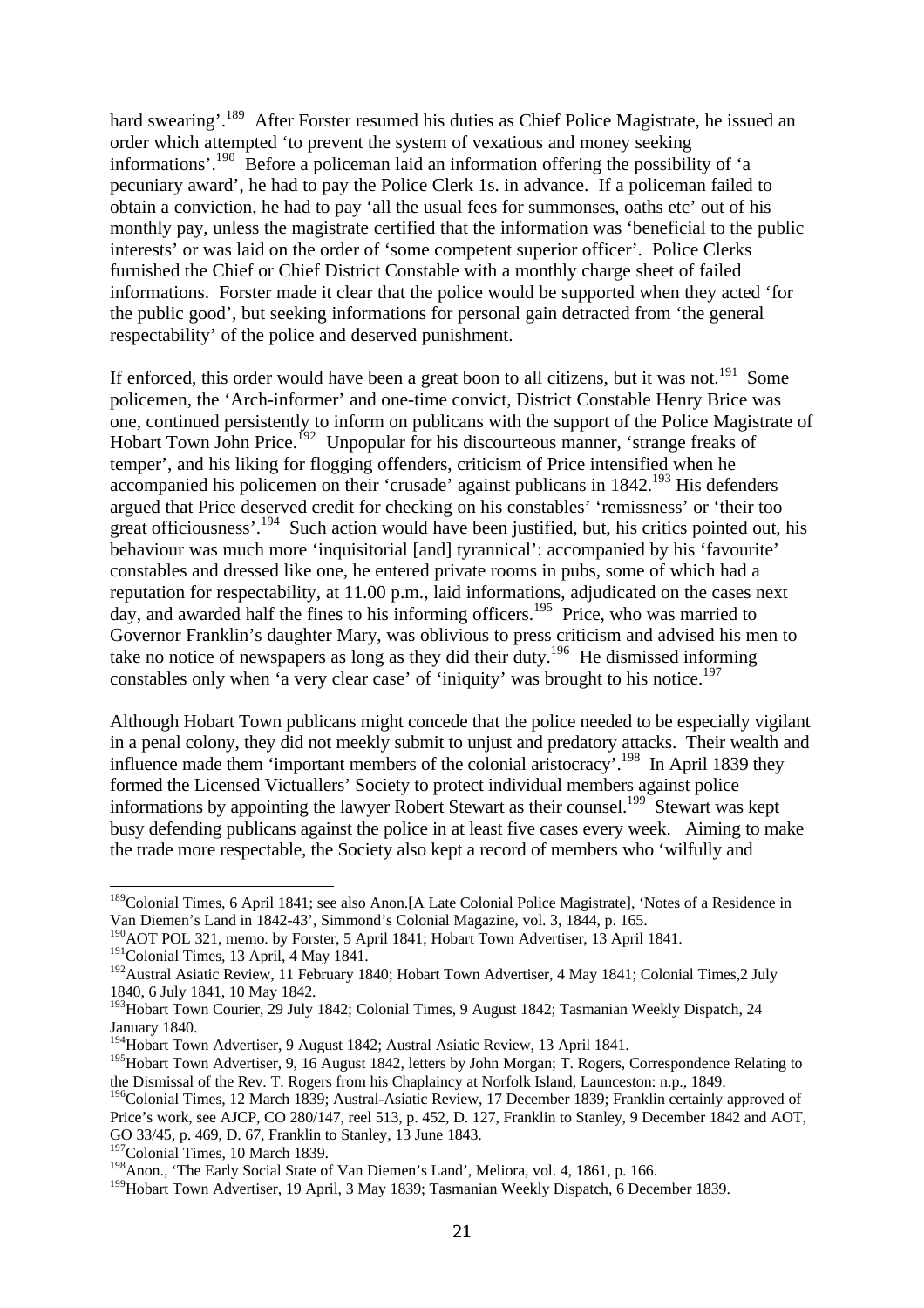disgracefully' offended against the licensing laws and excluded them from the benefits of the society.<sup>200</sup> With the support of the Acting Chief Magistrate, Josiah Spode, the Society lobbied successfully for amendments to the Licensed Victuallers' Act and removed opportunities for unfair police informations.<sup>201</sup> They argued that 'the public safety' was neglected by constables seeking cause for informations, 'not uncommonly supported by perjury' and secured the following amendments.<sup>202</sup> On Sundays they were allowed to open from 1.00 to 3.00 and 8.00 and 9.00 instead of only 1.30 to 3.00.<sup>203</sup> Informations had to be made within one month of the infringement and not three months. Magistrates were given discretion to lower fines if the circumstances justified it and publicans could appeal to Quarter Sessions against their decisions. This they did to such effect that Stewart was employed by informers at the appeal hearings.<sup>204</sup>

These amendments, the first secretary of the Licensed Victualler's Society John Morgan recalled in 1844, heralded 'a great reform' as 'useless informations were no longer countenanced' and they secured 'a victory over pettifogging tyranny and imposition'.<sup>205</sup> But constables could still exploit the remaining unfair restrictions. One was the penalty of between 20s and £20 for serving convicts or allowing convicts to remain in the pubs, even though convicts with indulgences were not required to wear prison dress and could not be easily if at all distinguished from free citizens.<sup>206</sup> Constables also pounced on any publican who did not clear his tap-room and close his outer doors by 10.00 p.m., even if he was entertaining private guests.<sup>207</sup>

Chief Police Magistrate Burgess endeavoured to stop vexatious informations but more important was the greater participation of unpaid Justices of the Peace at Police office hearings, where they could out vote the Police Magistrate and check perjury.<sup>208</sup> In Launceston this trend was not evident and publicans faced the same kinds of crusades in 1846 as their Hobart counterparts had done earlier in the decade.<sup>209</sup> Chief Constable Midgeley stationed constables outside pubs and prosecuted anyone who left and entered after closing time.<sup>210</sup> This persuaded publicans in Launceston to form their own Licensed Victuallers Society in 1846.<sup>211</sup>

Sly grog shops grew in number from the late 1830s and attracted much odium as the source of crime and immorality. $^{212}$  The police tried to suppress sly grog selling, but found it difficult, for they were well disguised as coffee shops or confectioners.<sup>213</sup> They had to entrap sly grog sellers into selling spirits and were denounced for using the spy system for a moral end. The Launceston Advertiser tolerated entrapment, but advised magistrates to sift carefully the details of every case to ensure that its use was not excessive.  $2^{14}$ 

<sup>&</sup>lt;sup>200</sup>Hobart Town Advertiser, 20 September 1839.

<sup>&</sup>lt;sup>201</sup>For Spode's support see, AOT POL 318/6, Spode to Colonial Secretary, 2 November 1840; Cornwall Chronicle, 10 July 1841.

<sup>&</sup>lt;sup>202</sup>Tasmanian Weekly Dispatch, 31 July 1840.

<sup>203</sup>Colonial Times, 26 June 1844, letter by John Morgan.

<sup>204</sup>Tasmanian Weekly Dispatch, 8 January 1841; Colonial Times, 18 January, 6, 13 December 1842.

<sup>205</sup>Colonial Times, 26 June 1844, letter by John Morgan.

<sup>206</sup>Colonial Times, 17 December 1844, letter by John Morgan.

<sup>&</sup>lt;sup>207</sup>Hobart Town Advertiser, 9 August 1842, letter by John Morgan; Examiner, 2 July 1845.

<sup>208</sup>Colonial Times, 27 August 1844; Britannia, 19 November, 24 December 1846.

<sup>&</sup>lt;sup>209</sup>Cornwall Chronicle, 4 March 1846, letter by M.T. Davies; Examiner, 28 February 1846; Launceston Advertiser, 3 August 1846; Britannia, 24 December 1846.

<sup>210</sup>Examiner, 31 October 1846; Cornwall Chronicle, 4 November 1846.

<sup>&</sup>lt;sup>211</sup>Cornwall Chronicle, 14 March 1846; Examiner, 14 November 1846.

<sup>212</sup>Hobart Town Advertiser, 28 June 1839; Tasmanian, 12 July 1839; F.M. Innes, 'The Convict System of Van Diemen's Land', Monthly Chronicle, vol.5, 1840, p. 434.

<sup>&</sup>lt;sup>213</sup>Launceston Courier, 18 October 1841, letter by 'Observer'; Cornwall Chronicle, 13 August 1845.

<sup>214</sup>Launceston Advertiser, 10 March 1842.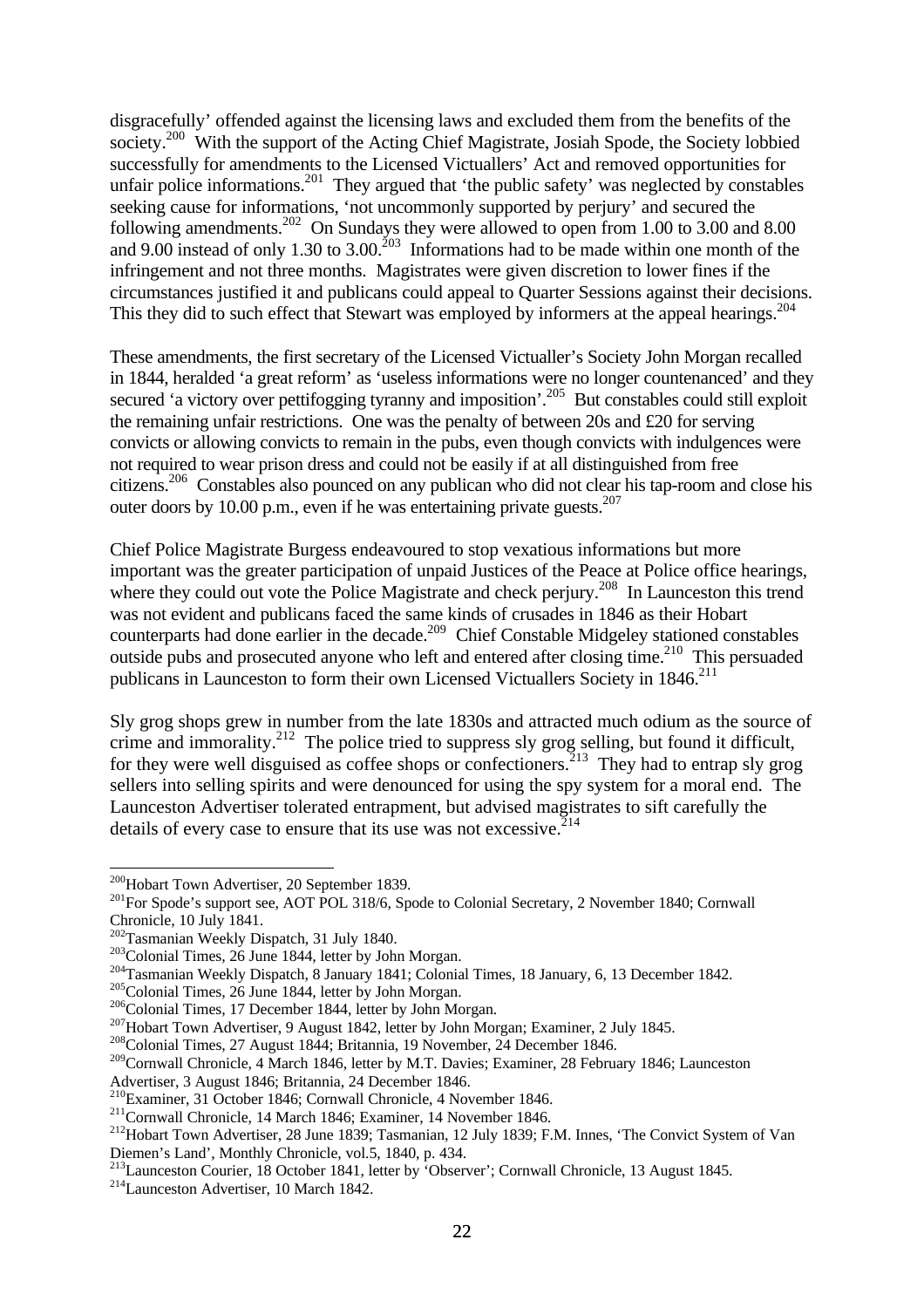### **Prostitution**

During public debates on the Molesworth Committee report on transportation, critics—'a theoretical (some say an interested) clique)'— claimed prostitution was rife in Van Diemen's Land and that immorality abounded.<sup>215</sup> Franklin told Glenelg that the accusations, especially of female child prostitution, were greatly exaggerated and referred to the early  $1830s$ <sup>216</sup> But the transportation of female convicts and the emigration of free women, many of whom had been prostitutes, enhanced the possibility that prostitution would increase. Franklin shared the concern of the Colonial Office that the discipline of female convicts was lax and that they were harder to reform than male convicts. He appointed an enquiry into ways of improving their 'conduct and moral character'.<sup>217</sup>

According to the journalist F.M. Innes, writing in 1840, 'one of two streets literally forbid the passage of a respectable individual, they are so tenanted by harlots, whose brazen effrontery is disgusting'.<sup>218</sup> Police Magistrate Price did not appear to regard prostitution as a large or serious concern.<sup>219</sup> He conceded that female convicts with tickets of leave resorted to prostitution and were 'not generally speaking a well conducted class of women', but admitted that they were 'not so strictly watched as the men'.<sup>220</sup> Price was, however, concerned that girls as young as twelve had been found in brothels and received praise for suppressing when brought to his notice 'a species of traffic which is abhorrent to nature'.<sup>221</sup> He was one of a number of 'friends of social order' and of 'the preservation of public morals' who formed the Society for the Suppression of Vice in April  $1842$ <sup>222</sup> As many convicts were huddled together in penal establishments, some thought that the inmates would leave in a more immoral state than when they entered. This Society aimed to suppress brothels, but more importantly to save 'young females, who, from the loss or neglect of their natural guardians', had been lured into prostitution. The promoters intended to establish an asylum for young girls, where they would receive moral reformation and training for domestic service.

The first meeting brought out a division over the best way to deal with juvenile prostitution and highlighted negative feelings towards the police. Dr. Robert Officer was quick to proclaim the community of Hobart Town as 'a moral prodigy' because, despite the large number of criminals, morality had a 'firm' hold.<sup>223</sup> Officer did not venture to say whether this was due 'to an effective police, to the exertions of our religious ministers, or to the good example of the better portion of the community'. Although vice was no greater than any in English town, they must ensure that it did not grow. Officer suggested using the funds of the Society to encourage the police 'to traduce those whose nefarious practices, as a calling, led young women to irretrievable ruin'. His advocacy of the police received support from Dr. Adam Turnbull, but most other attendees recoiled at the prospect. Robert Stewart thought it 'impolitic' in a penal colony with convict constables to induce the police with rewards 'to

l <sup>215</sup> Anon., 'Van Diemen's Land: Moral, Physical, and Political', The Colonial Magazine, vol. 4, 1841, p. 57. <sup>216</sup>AJCP CO 280/107, reel 484, p.171, D.51, Franklin to Glenelg, 11 March 1839.

<sup>217</sup>AOT CSO 22/50, Government Order, 17 September 1841.

<sup>218</sup>Innes, 'The Convict System', p. 434.

<sup>&</sup>lt;sup>219</sup>More generally, see K. Daniels, 'Prostitution in Tasmania During the Transition from Penal Settlement to 'Civilized' Society' in K. Daniels (ed.), So Much Hard Work: Women and Prostitution in Australian History, Sydney: Fontana Books, 1984, p. 41

<sup>&</sup>lt;sup>220</sup>AOT CSO 22/50, Government Order, 17 September 1841, p.172.

<sup>&</sup>lt;sup>221</sup>Hobart Town Advertiser, 26 November 1841.

<sup>&</sup>lt;sup>222</sup>Hobart Town Advertiser, 15 April 1842; see also Cornwall Chronicle, 11 June 1842.

<sup>&</sup>lt;sup>223</sup>Hobart Town Courier, 29 April 1842; see also Anon. [Late Colonial Police Magistrate], 'Notes on a Residence in Van Diemen's Land in 1842-43', Simmond's Colonial Magazine, vol. 2, 1844, p. 92.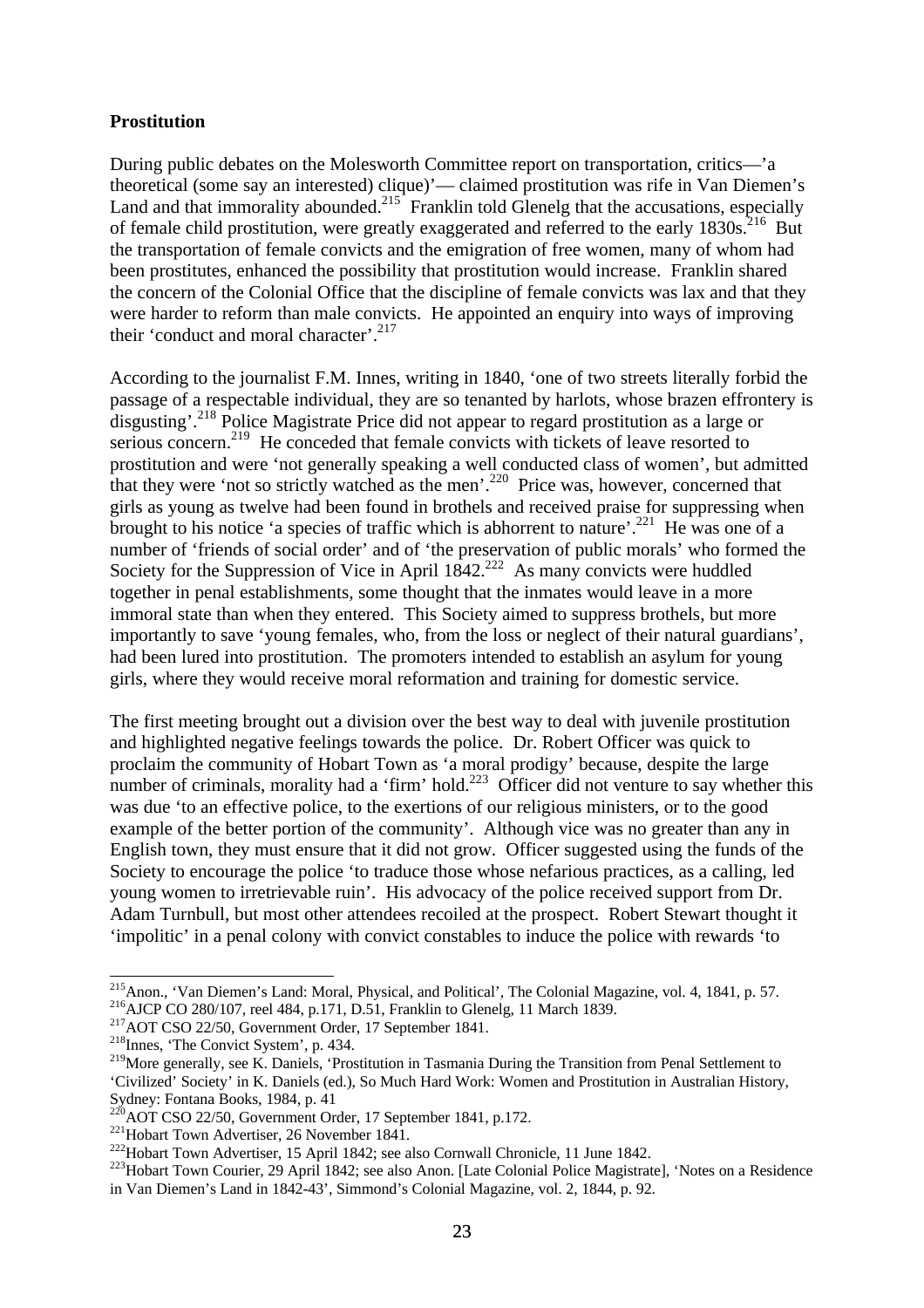pursue even the vicious'. Stewart tried to remove Price's name from the office bearers but he failed. Thomas Macdowell totally opposed 'bribing' the police to deal with vice. This would invite 'inquisitorial proceedings' and result in the coercion of unfortunate females and not their masters. Two motions expressed the consensus of the meeting. One, moved by Reverend Miller, stated that vice should be discountenanced and suppressed 'by all moral and legal means'. Even this was too strong for some, and another motion from T.G. Gregson stated that 'only moral means' should be used to further the aims of the Society.

The Colonial Times thought the enemies of Van Diemen's Land would make much of such public discussions of vice, even though prostitution was not yet a great evil.<sup>224</sup> But impartial observers would marvel at this manifestation of 'philanthropy and Christian charity'. However, the support for the Society for the Suppression of Vice, or, as it was more popularly and accurately known, the Magdelene Society, was small. The Society could not raise funds for an asylum and thus only a few females received assistance.<sup>225</sup> As the number of female convicts and unemployed female immigrants increased, so too did the number of brothels to meet the demands of a large population of single and transitory males in Hobart Town and Launceston.<sup>226</sup> According to the Cornwall Chronicle in 1845, there was 'now scarcely any quarter' of town free from brothels.<sup>227</sup> While the police prosecuted those that became a public nuisance, suppressing brothels was low on a long list of duties.

### **Conclusion**

The major change in the post-Arthur period was the British Government's agreement to pay two-thirds of police costs. This minimized a major source of conflict between the colonists and their imperial masters, and was secured by intense politicking. But this was small beer when compared with the large influx of convicts and the introduction of a not very well thought out probation system. The police were barely adequate to deal with the incursions of desperate probationers and crime seemed to have increased in the minds of colonists if not necessarily statistically. Certainly the colonists in the interior had good reason to feel more threatened by bushrangers, but the colonists generally exaggerated their concerns to wrench concessions from the British.

While the police struggled to cope with the growing probationer population, they retained their wide powers to make the lives of free colonists very uncomfortable: abusing their powers of arrest, committing perjury and relentlessly pursuing offenders whose conviction would secure them part of a fine remained sore points for colonists. Chief Magistrate Forster issued an order to stop vexatious informations, but it was difficult to enforce. The crux of the problem was a lack of discrimination in the selection of policemen and their low pay. Few policemen could survive without supplementing their wages with fines and bribes. The appointment of senior constables and the supply of bedding and medical attention gave some policemen an incentive to stay in the police, but increasing the pay of all policemen would probably have been a more effective move.

 $224$ Colonial Times, 3 May 1842.

<sup>&</sup>lt;sup>225</sup>Hobart Town Courier, 28 July 1845.

<sup>226</sup>Hobart Town Advertiser, 7 August 1846; Examiner, 18 November 1846, letter by 'Citizen'.

<sup>227</sup>Cornwall Chronicle, 18 January 1845, 25 November 1846, letter by 'Another Citizen'.